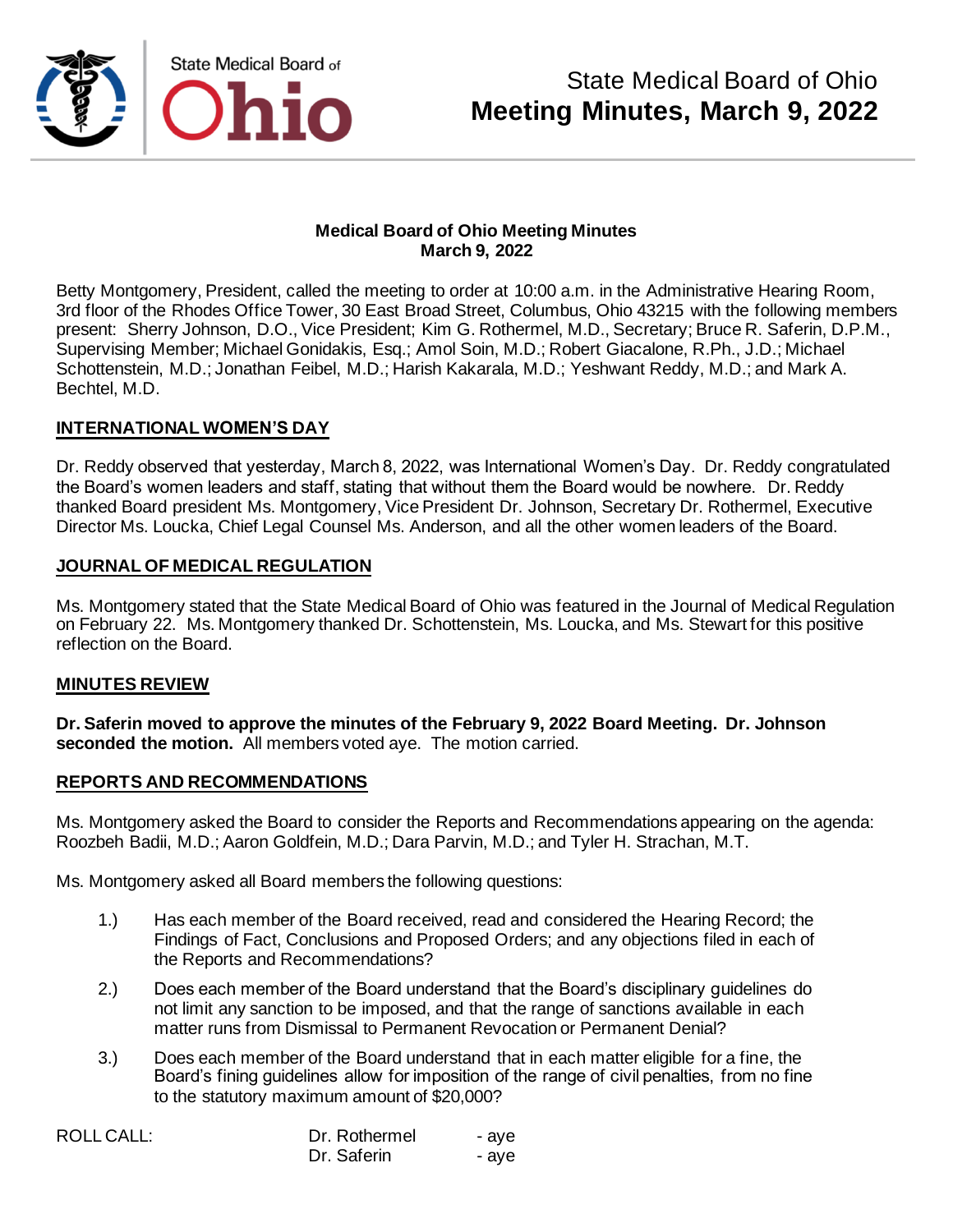| - aye |
|-------|
| - aye |
| - aye |
| - aye |
| - aye |
| - aye |
| - aye |
| - aye |
| - aye |
| - aye |
|       |

Ms. Montgomery stated that in accordance with the provision in section 4731.22(F)(2), Ohio Revised Code, specifying that no member of the Board who supervises the investigation of a case shall participate in further adjudication of the case, the Secretary and Supervising Member must abstain from further participation in the adjudication of any disciplinary matters. In the disciplinary matters before the Board today, Dr. Rothermel served as Secretary and Dr. Saferin served as Supervising Member.

During these proceedings, no oral motions were allowed by either party.

## **Roozbeh Badii, M.D.**

Ms. Montgomery directed the Board's attention to the matter of Roozbeh Badii, M.D. Objections were previously filed and have been distributed to Board members. Ms. Shamansky was the Hearing Examiner.

A request to address the Board has been filed on behalf of Dr. Badii. Five minutes will be allowed for that address.

Dr. Badii was represented by his attorney, Elizabeth Collis.

Ms. Collis stated that she is appearing on behalf of Dr. Badii, who is in California and is unable to travel here today. Ms. Collis stated that Dr. Badii briefly held an Ohio medical license from 2015 to 2017 so that he could provide telemedicine services to residents in Ohio. Dr. Badii's Ohio medical license lapsed in 2019 and remains lapsed/expired today. Dr. Badii holds active medical licenses in other states.

Ms. Collis continued that the Board has proposed to take action against Dr. Badii's Ohio medical license based on three allegations:

- Dr. Badii was excluded from Medicare and Medicaid in 2018.
- Dr. Badii failed to comply with the Board's subpoena request.
- Dr. Badii had been disciplined by the Maryland Board of Physicians.

Regarding the first allegation, Ms. Collis did not contest the fact that Dr. Badii has been excluded as a provider from Medicare and Medicaid.

Regarding the second allegation, Ms. Collis stated that Dr. Badii has, in fact, complied with the Board's investigation. In his efforts to comply with the Board's subpoena request, Dr. Badii traveled to Ohio on two occasions. On the first occasion, Dr. Badii personally appeared before Board staff and provided 11 of the 13 records that had been subpoenaed. Ms. Collis stated that Dr. Badii provided, to the best of his ability, the subpoenaed documents that were under his control. On the second occasion, Dr. Badii fully cooperated with the Board's investigation and attended a deposition with a Board enforcement attorney in which he answered all questions.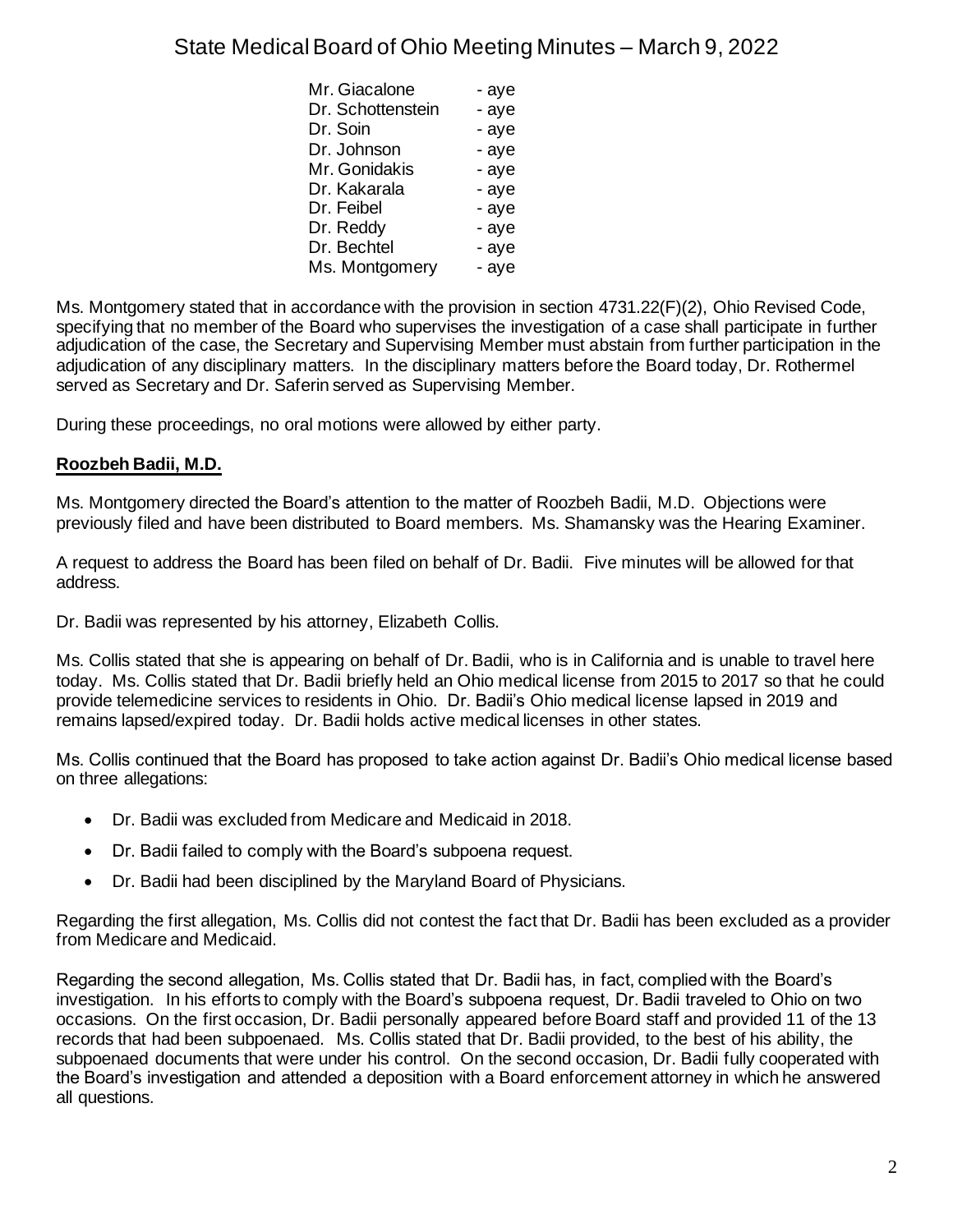Regarding the third allegation, Ms. Collis stated that the Maryland Board suspended Dr. Badii's Maryland medical license based on the finding that he was unfit to practice due to his mental health and that he had failed to cooperate with their investigation. The Maryland Board had sent Dr. Badii to an evaluation with Brian Zimnitzky, M.D., who opined that Dr. Badii is not fit to practice medicine. However, Dr. Badii also obtained his own assessment with Michael Spodak, M.D., which Ms. Collis has tried to proffer to the Board. Ms. Collis asked that the Board review the report before moving forward.

Ms. Collis stated that the Board has not charged Dr. Badii with impairment in his ability to practice medicine due to mental health. However, Dr. Badii did agree to an Eastway waiver to allow the Board an opportunity to review, and for Dr. Badii to be able to present, evidence related to his mental health. Dr. Badii's psychiatrist testified at hearing and asserted that, in her opinion after working with him, Dr. Badii is fit to practice. Ms. Collis opined that the troubles Dr. Badii has experienced before this Board and the Maryland Board are due to complaints filed as a result of Dr. Badii's contentious divorce and child custody matter. Ms. Collis noted that Dr. Badii's wife has restricted his access to their home and has destroyed many of his records.

Ms. Collis stated that the Hearing Examiner has recommended revocation of Dr. Badii's license based on an assumption that he would not be able to comply with any sanction imposed by the Board. Ms. Collis asserted that Dr. Badii has attempted to comply with the Board's investigation and he would comply with a restriction or limitation imposed by the Board. Ms. Collis stated that the evidence shows that Dr. Badii is fit to practice professionally in Ohio. Ms. Collis requested that the Board not revoke Dr. Badii's license, but instead issue a reprimand and a monetary fine that would allow him to continue to hold a license in Ohio if he chooses to do so.

Ms. Montgomery asked if the Assistant Attorney General wished to respond. Ms. Snyder stated that she wished to respond.

Ms. Snyder stated that this is the second time that a matter involving Dr. Badii has come before the Board, noting that he was the subject of a 2017 bootstrap case based on an action by the Maryland Board for presigning prescriptions. Today, Dr. Badii is before the Board for failing to comply with records requests from Medicare, the Maryland Board, and the Ohio Board. Dr. Badii has testified that he could not comply with the investigations because he did not have control of the records and he was not the record keeper for his telemedicine practice. Ms. Snyder stated that she will let the Board, as medical experts, determine whether that is true or not, but it did not seem correct to her. Ms. Snyder opined that if one is treating patients, they one has a medical record and they can either provide the record or the name of the person who can provide it.

Ms. Snyder stated that Dr. Badii has significant mental health issues and, although he was not charged with a violation of 4731.22(B)(19), Ohio Revised Code, the Board can consider mental health because Dr. Badii provided an Eastway waiver. Ms. Snyder noted that the hearing record is replete with things like conspiracy theories, FBI investigations, and angry wives. Based on the transcript, Ms. Snyder opined that Dr. Badii continues to struggle with these mental health issues and it is interfering with his practice of medicine, specifically his ability to comply with investigations. The Hearing Examiner has proposed revocation of Dr. Badii's Ohio medical license due to concern about his ability to comply with any limitations the Board may impose.

Ms. Snyder stated that no matter what the Board decides with regard to Dr. Badii's lapsed license, it should take seriously the mental health issues that he displayed at his hearing and that were found by the Maryland Board.

#### **Dr. Reddy moved to approve and confirm the Proposed Findings of Fact, Conclusions of Law, and Proposed Order in the matter of Dr. Badii. Dr. Johnson seconded the motion.**

Ms. Montgomery stated that she will now entertain discussion in the above matter.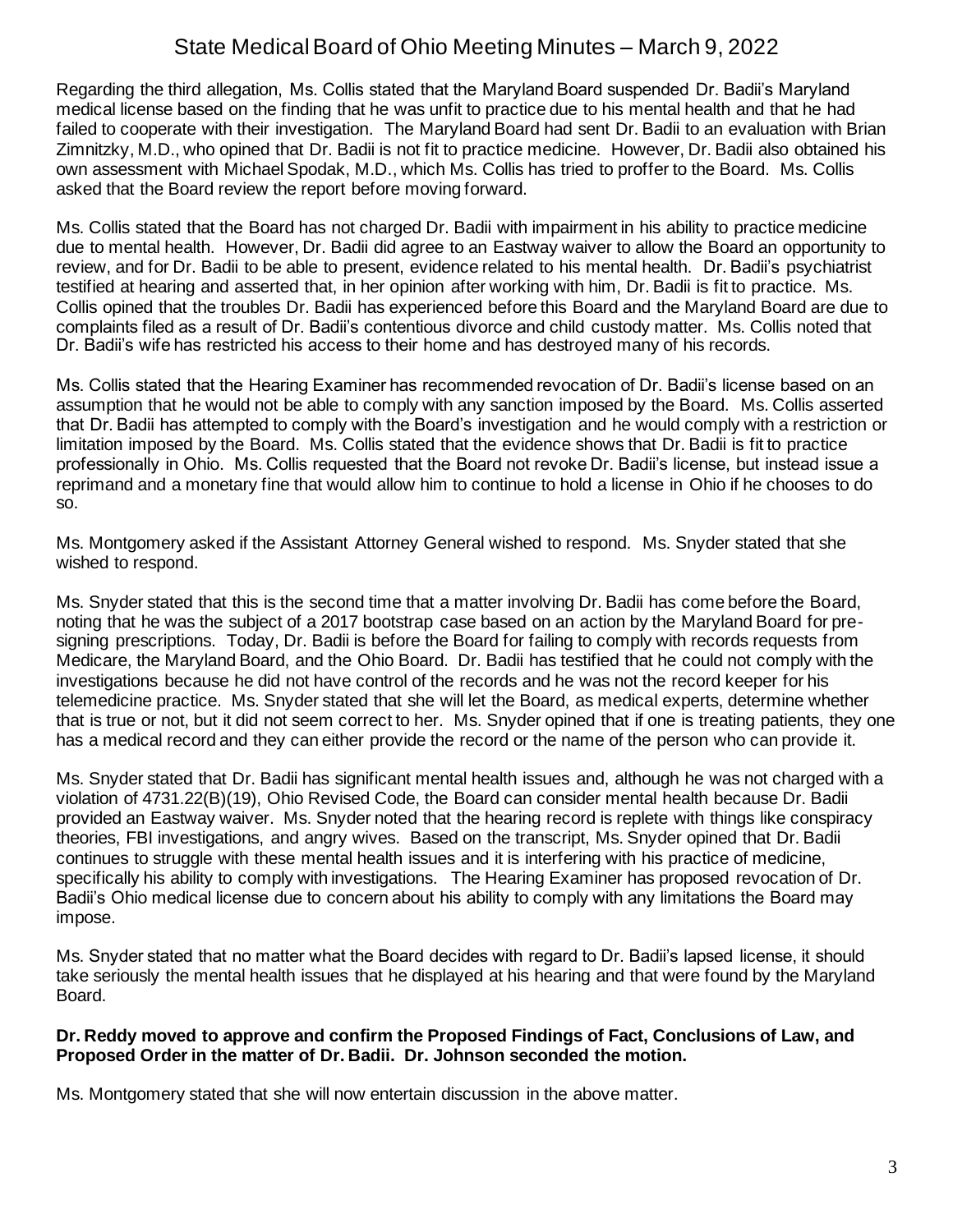Dr. Schottenstein stated that the Medical Board has made three allegations in this matter. First, Dr. Badii is alleged to have violated 4731.22(B)(25), Ohio Revised Code (ORC) by having been excluded from Medicare, Medicaid, and all federal health care programs. There is consensus that this allegation has been proven.

Second, Dr. Badii is alleged to have violated 4731.22(B)(34), ORC, by failing to cooperate with a Medical Board investigation and failing to produce requested records. Dr. Schottenstein noted that the statute does not allow for exceptions regarding a licensee's inability to access the requested information; such issues may be mitigating, but they are not exculpatory. Therefore, Dr. Schottenstein perceived that this allegation has also been proven.

Third, Dr. Badii is alleged to have violated 4731.22(B)(22), ORC, by being the subject of action by another medical board, specifically the Maryland Board of Physicians. Dr. Schottenstein stated that it is neither appropriate nor necessary to relitigate the Maryland Board matter; a violation of 4731.22(B)(22) occurs when another board takes action against an Ohio licensee, and that has clearly occurred.

As noted by the defense counsel, the Board has not alleged that Dr. Badii has an inability to practice medicine due to mental or physical illness.

In considering an appropriate consequence for these violations, Dr. Schottenstein first noted that Dr. Badii's Ohio medical license has been lapsed for more than the two-year window in which one can go online and automatically renew by paying a fee. Also, Dr. Schottenstein is unaware of any pending application to restore Dr. Badii's Ohio license. In the closing arguments at Dr. Badii's hearing, the Assistant Attorney General indicated that because Dr. Badii's license is lapsed, there is no license to issue orders on and therefore the only action the Board could take is revocation. The defense counsel disagreed and argued that the Board has the full range of sanctions available to it. Dr. Schottenstein noted that under 4731.22(M)(3), ORC, there is no limitation to the Board's jurisdiction to take any disciplinary action against a license upon failure of a practitioner to renew it. Though Dr. Schottenstein understood the Assistant Attorney General's position and acknowledged that it is a tricky question, he perceived that based on 4731.22(M)(3) the Board has the usual full range of sanctions available to it.

Dr. Schottenstein stated that his initial inclination in bootstrap cases involving out-of-state actions is to be respectful and deferential to the original state board that first looked at the case, and to line up Ohio's order with the sister board's order. Therefore, Dr. Schottenstein proposed to amend the Proposed Order from a revocation of Dr. Badii's license to an indefinite suspension with the following conditions for restoration: An application for restoration of the license; evidence of unrestricted licensure in Maryland in order to address the 4731.22(B)(22) violation; and a medical record keeping course in order to address the 4731.22(B)(25) and 4731.22(B)(34) violations.

### **Dr. Schottenstein moved to amend the Proposed Order to read as follows:**

It is hereby ORDERED that:

- A. **SUSPENSION OF LICENSE**: The license of Roozbeh Badii, M.D., to practice medicine and surgery in the State of Ohio shall be SUSPENDED for an indefinite period of time.
- B. **FINE**: Within thirty days of the effective date of this Order, Dr. Badii shall remit payment in full of a fine of three thousand dollars (\$3,000.00). Such payment shall be made via credit card in the manner specified by the Board through its online portal, or by other manner as specified by the Board.
- C. **CONDITIONS FOR REINSTATEMENT OR RESTORATION**: The Board shall not consider reinstatement or restoration of Dr. Badii's license to practice medicine and surgery until all of the following conditions have been met: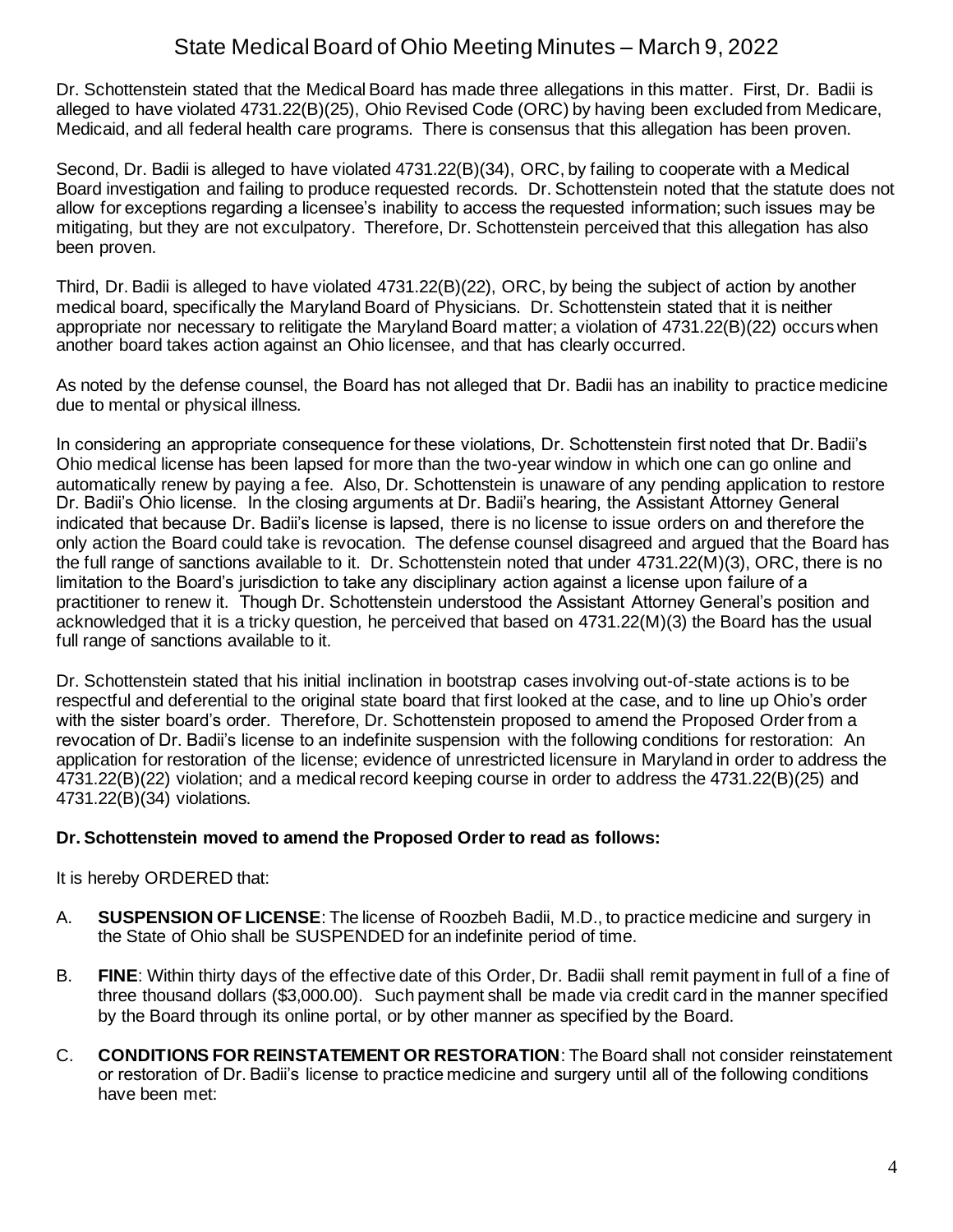- 1. **Application for Reinstatement or Restoration**: Dr. Badii shall submit an application for reinstatement or restoration, accompanied by appropriate fees, if any.
- 2. **Evidence of Unrestricted Licensure in Maryland**: At the time Dr. Badii submits his application for reinstatement or restoration, Dr. Badii shall provide the Board with acceptable documentation evidencing his full and unrestricted licensure in the State of Maryland. If the sole remaining condition for full and unrestricted licensure in Maryland is that Dr. Badii must demonstrate full and unrestricted licensure in Ohio, then this requirement may be deemed by the Board to be satisfied.
- 3. **Medical Records Course(s)**: At the time he submits his application for reinstatement or restoration, or as otherwise approved by the Board, Dr. Badii shall provide acceptable documentation of successful completion of a course or courses on maintaining adequate and appropriate medical records. The exact number of hours and the specific content of the course or courses shall be subject to the prior approval of the Board or its designee. Any course(s) taken in compliance with this provision shall be in addition to the Continuing Medical Education requirements for relicensure for the Continuing Medical Education period(s) in which they are completed.

In addition, at the time Dr. Badii submits the documentation of successful completion of the course(s) on maintaining adequate and appropriate medical records, he shall also submit to the Board a written report describing the course(s), setting forth what he learned from the course(s), and identifying with specificity how he will apply what he has learned to his practice of medicine in the future.

- 4. **Payment of Fine**: Dr. Badii shall have fully paid the fine as set forth in Paragraph B of this Order.
- 5. **Additional Evidence of Fitness To Resume Practice**: In the event that Dr. Badii has not been engaged in the active practice of medicine and surgery for a period in excess of two years prior to application for reinstatement or restoration, the Board may exercise its discretion under Section 4731.222, Ohio Revised Code, to require additional evidence of his fitness to resume practice.
- D. **VIOLATION OF THE TERMS OF THIS ORDER**: If Dr. Badii violates the terms of this Order in any respect, the Board, after giving him notice and the opportunity to be heard, may institute whatever disciplinary action it deems appropriate, up to and including the permanent revocation of his license.

### E. **REQUIRED REPORTING TO THIRD PARTIES; VERIFICATION**:

1. **Required Reporting to Employers and Others**: Within 30 days of the effective date of this Order, Dr. Badii shall provide a copy of this Order to all employers or entities with which he is under contract to provide healthcare services (including but not limited to third-party payors), or is receiving training, and the Chief of Staff at each hospital or healthcare center where he has privileges or appointments. Further, Dr. Badii shall promptly provide a copy of this Order to all employers or entities with which he contracts in the future to provide healthcare services (including but not limited to third-party payors), or applies for or receives training, and the Chief of Staff at each hospital or healthcare center where he applies for or obtains privileges or appointments.

In the event that Dr. Badii provides any healthcare services or healthcare direction or medical oversight to any emergency medical services organization or emergency medical services provider in Ohio, within 30 days of the effective date of this Order, he shall provide a copy of this Order to the Ohio Department of Public Safety, Division of Emergency Medical Services.

Further, within 30 days of the date of each such notification, Dr. Badii shall provide documentation acceptable to the Secretary and Supervising Member of the Board demonstrating that the required notification has occurred.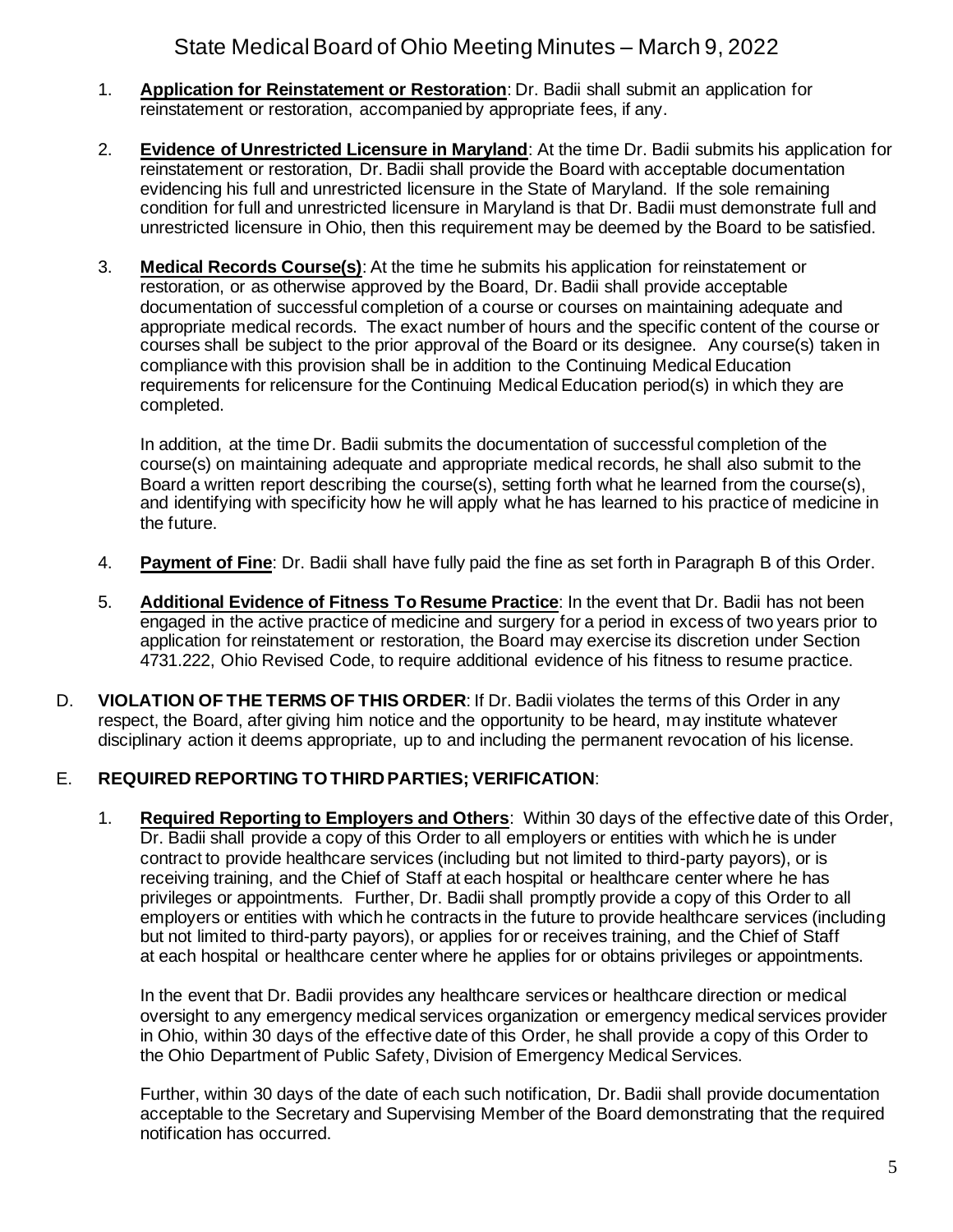This requirement shall continue until Dr. Badii receives from the Board written notification of the reinstatement or restoration of his Ohio license to practice osteopathic medicine and surgery.

2. **Required Reporting to Other Licensing Authorities**: Within 30 days of the effective date of this Order, Dr. Badii shall provide a copy of this Order by certified mail to the proper licensing authority of any state or jurisdiction in which he currently holds any professional license, as well as any federal agency or entity, including but not limited to the Drug Enforcement Administration, through which he currently holds any professional license or certificate. Also, Dr. Badii shall provide a copy of this Order by certified mail at the time of application to the proper licensing authority of any state or jurisdiction in which he applies for any professional license or reinstatement/restoration of any professional license.

Additionally, within 30 days of the effective date of this Order, Dr. Badii shall provide a copy of this Order to any specialty or subspecialty board of the American Board of Medical Specialties or the American Osteopathic Association Bureau of Osteopathic Specialists under which he currently holds or has previously held certification.

Further, within 30 days of the date of each such notification, Dr. Badii shall provide documentation acceptable to the Secretary and Supervising Member of the Board demonstrating that the required notification has occurred.

This requirement shall continue until Dr. Badii receives from the Board written notification of the reinstatement or restoration of his Ohio license to practice osteopathic medicine and surgery.

**EFFECTIVE DATE OF ORDER**: This Order shall become effective immediately upon the mailing of the notification of approval by the Board.

### **Dr. Bechtel seconded the motion.**

Dr. Feibel disagreed with Dr. Schottenstein's proposed motion. Dr. Feibel stated that the Ohio Board does not have to be deferential to another board and it can be its own decision-maker. Dr. Feibel also noted that the allegations against Dr. Badii involve not only a bootstrap action from another state, but also a violation of the Ohio Board's rules regarding cooperation with Board investigations. Dr. Feibel felt that Dr. Badii had been evasive when questioned about his lack of cooperation. Dr. Feibel opined that it is not prudent to rely on another board's action to determine whether someone can practice in Ohio. Dr. Feibel understood that Dr. Badii has a mental health condition, but given his past and current behavior Dr. Feibel stated that he would support a permanent revocation of Dr. Badii's license.

Dr. Soin thanked Dr. Feibel for his comments, stating that he has a similar opinion when he first reviewed the case. However, after further consideration of the statements about Dr. Badii's good-faith efforts to try to be responsive, as well as comments on the mental health issue, Dr. Soin wondered if there could be a pathway forward for Dr. Badii that could be fruitful and beneficial.

Ms. Montgomery noted that this case is partly related to telemedicine, and as such it presents the types of issues that the Board may encounter once the recently-passed telemedicine bill is fully effective.

Dr. Feibel commented that if he had been the subject of a Board investigation, he would have done everything possible to make sure the Board received the requested medical records, including sending certified letters to the telemedicine company directing them to send the records to the Board or asking the Board to subpoena the records directly from the telemedicine company if he had been unsuccessful in obtaining them himself. Dr. Feibel opined that deferring to another state's action in cases in which a licensee violated Ohio's rules is not appropriate. Dr. Feibel noted that under the proposed amendment, the Maryland Board would be able to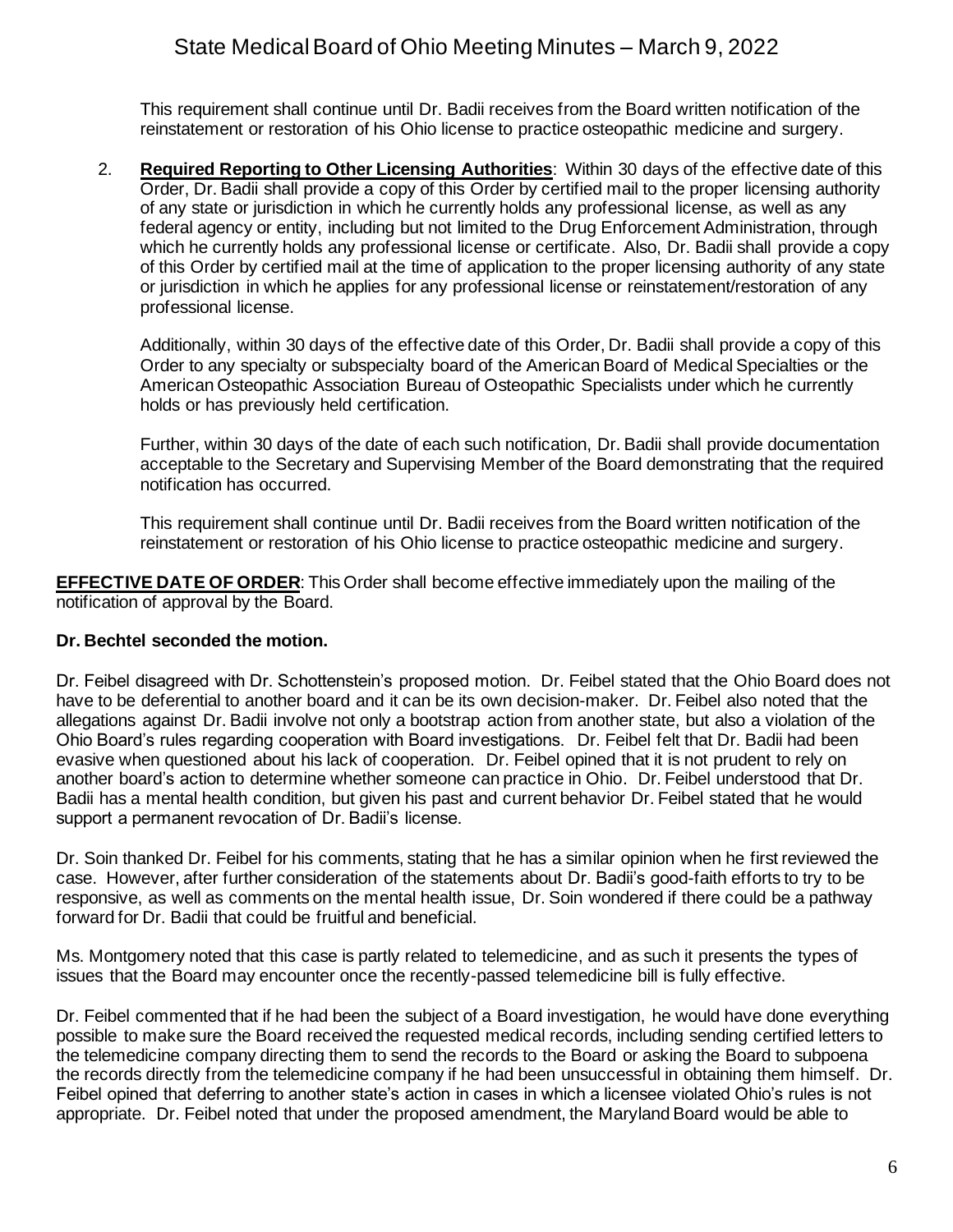decide when Dr. Badii's Ohio license can be restored. Dr. Feibel stated that this decision should remain with the Ohio Board.

Dr. Schottenstein stated that one's view of this case depends on whether one believes the alleged violation of Ohio's rules was in the context of Dr. Badii's mental health issues. If one believes that is the case and the mental health issues can be treated, then Dr. Schottenstein felt the proposed amendment is appropriate. Dr. Schottenstein stated that permanent revocation in this case seems heavy-handed to him and he speculated that this is why the Hearing Examiner proposed a non-permanent revocation.

Dr. Schottenstein continued that the Maryland Board suspended Dr. Badii's Maryland medical license for at least one year because they found him to be mentally incompetent to practice medicine. The terms for reinstatement in Maryland include a contract with the Maryland Professional Rehabilitation Program to address Dr. Badii's mental health issues. Dr. Schottenstein acknowledged that the Ohio Board could levy its own order, but he felt that the proposed amendment would be a reasonable order in addition to lining up with the Maryland Board's order.

Dr. Schottenstein observed the Hearing Examiner's concern about Dr. Badii's willingness to comply with a Board order, and this was part of the rationale for the Proposed Order of non-permanent revocation. Dr. Schottenstein respectfully disagreed with the Hearing Examiner on that point, but he did consider the fact that under a non-permanent revocation Dr. Badii could apply for another license, potentially even tomorrow, and at that point there would be an actual license on which the Board could take action. If that were to occur, Dr. Schottenstein felt that in the subsequent case he would recommend the same thing that he is recommending now in his proposed amendment.

Dr. Schottenstein stated that he is respectful of the thought of a non-permanent revocation and is not necessarily opposed to it, but reiterated his opinion that it seems somewhat heavy-handed in this case. Dr. Schottenstein opined that Dr. Badii would be able to practice medicine again if his mental health issues are addressed.

Dr. Feibel commented that he would also support the Proposed Order of a non-permanent revocation if the other Board members felt it was more appropriate than a permanent revocation.

A vote was taken on Dr. Schottenstein's motion to amend:

| <b>ROLL CALL:</b> | Dr. Rothermel     | - abstain |
|-------------------|-------------------|-----------|
|                   | Dr. Saferin       | - abstain |
|                   | Mr. Giacalone     | - abstain |
|                   | Dr. Schottenstein | - aye     |
|                   | Dr. Soin          | - nay     |
|                   | Dr. Johnson       | - aye     |
|                   | Mr. Gonidakis     | - aye     |
|                   | Dr. Kakarala      | - aye     |
|                   | Dr. Feibel        | - nay     |
|                   | Dr. Reddy         | - nay     |
|                   | Dr. Bechtel       | - aye     |
|                   | Ms. Montgomery    | - nay     |
|                   |                   |           |

The motion to amend carried.

**Dr. Schottenstein moved to approve and confirm the Proposed Findings of Fact, Conclusions of Law, and Proposed Order, as amended, in the matter of Dr. Badii. Dr. Johnson seconded the motion.** A vote was taken:

|  | <b>ROLL CALL:</b> |
|--|-------------------|
|--|-------------------|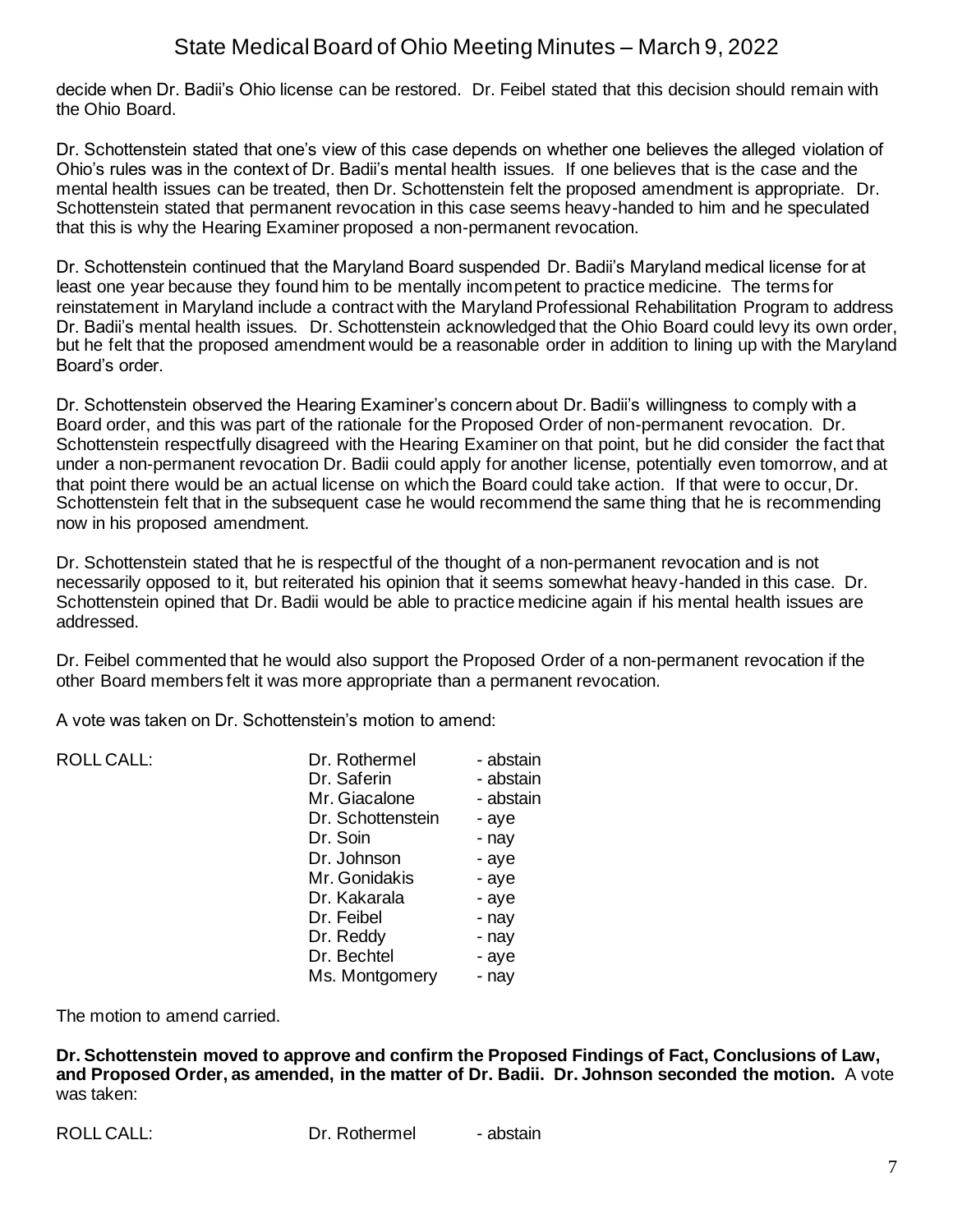| Dr. Saferin       | - abstain |
|-------------------|-----------|
| Mr. Giacalone     | - aye     |
| Dr. Schottenstein | - aye     |
| Dr. Soin          | - nay     |
| Dr. Johnson       | - aye     |
| Mr. Gonidakis     | - aye     |
| Dr. Kakarala      | - aye     |
| Dr. Feibel        | - nay     |
| Dr. Reddy         | - nay     |
| Dr. Bechtel       | - aye     |
| Ms. Montgomery    | - nav     |

The motion to approve carried.

## **Aaron Goldfein, M.D.**

Ms. Montgomery directed the Board's attention to the matter of Aaron Goldfein, M.D. Objections have been filed and were previously distributed to Board members. Ms. Lee was the Hearing Examiner.

A request to address the Board has been filed on behalf of Dr. Goldfein. Five minutes will be allowed for that address.

Dr. Goldfein was represented by his attorney, Levi Tkach.

Mr. Tkach stated that he has filed objections to the Hearing Examiner's Report and Recommendation, and he also has a pending motion regarding the continuing education that Dr. Goldfein had submitted with his application. Mr. Tkach stated that Dr. Goldfein demonstrated throughout his hearing that he is capable of providing medical services to Ohio's patients because of his great education, excellent training, and his passion and desire to serve patients. Mr. Tkach asked the Board to reject the Hearing Examiner's Proposed Order.

Dr. Goldfein stated that he is very ashamed of the crime he committed. Specifically, Dr. Goldfein utilized an experienced but unlicensed physician with no Drug Enforcement Administration registration to see patients without his direct supervision. After hiring a physician recruiter and failing to find physicians willing to perform home visits, Dr. Goldfein committed this illegal act to meet what he saw as a community need. Before having the physicians work, Dr. Goldfein searched to find a Michigan law that might permit the use of these physicians, but he did not think to consult an expert attorney on this subject. Dr. Goldfein stated that he reviewed all patient charts before signing for any care; there were occasions when Dr. Goldfein did not agree with the plans of care and he made appropriate changes in the plans for those patients.

Dr. Goldfein wanted to make it clear that he never ordered any unnecessary care, although he was aware that kickbacks can induce physicians toward excessive or unnecessary care and this is why kickbacks are illegal. Dr. Goldfein realized that through his actions he brought harm to the community as a whole, and this resulted in the suspension of his Michigan medical license. Dr. Goldfein's employees lost their jobs and his patients lost their care. Dr. Goldfein's family and friends suffered humiliation and sadness for his actions.

Dr. Goldfein wished to tell the Board about himself other than his criminal acts. Dr. Goldfein was raised in a loving home with two half-brothers in Upper Arlington, Ohio, and attended Wickliffe Elementary School, Jones Junior High School, Upper Arlington High School, and the Ohio State University (OSU). Dr. Goldfein had always had a strong interest in science and the biological sciences, noting that his mother was a research scientist for 30 years and his father was a psychiatrist. While attending OSU, Dr. Goldfein participated in the pre-med curriculum and majored in zoology, having a particular interest in human anatomy and physiology. Upon graduation, Dr. Goldfein attended medical school at Universidad de Guadalajara in Mexico. During his medical education, Dr. Goldfein worked in and around the underserved areas of Guadalajara, learning both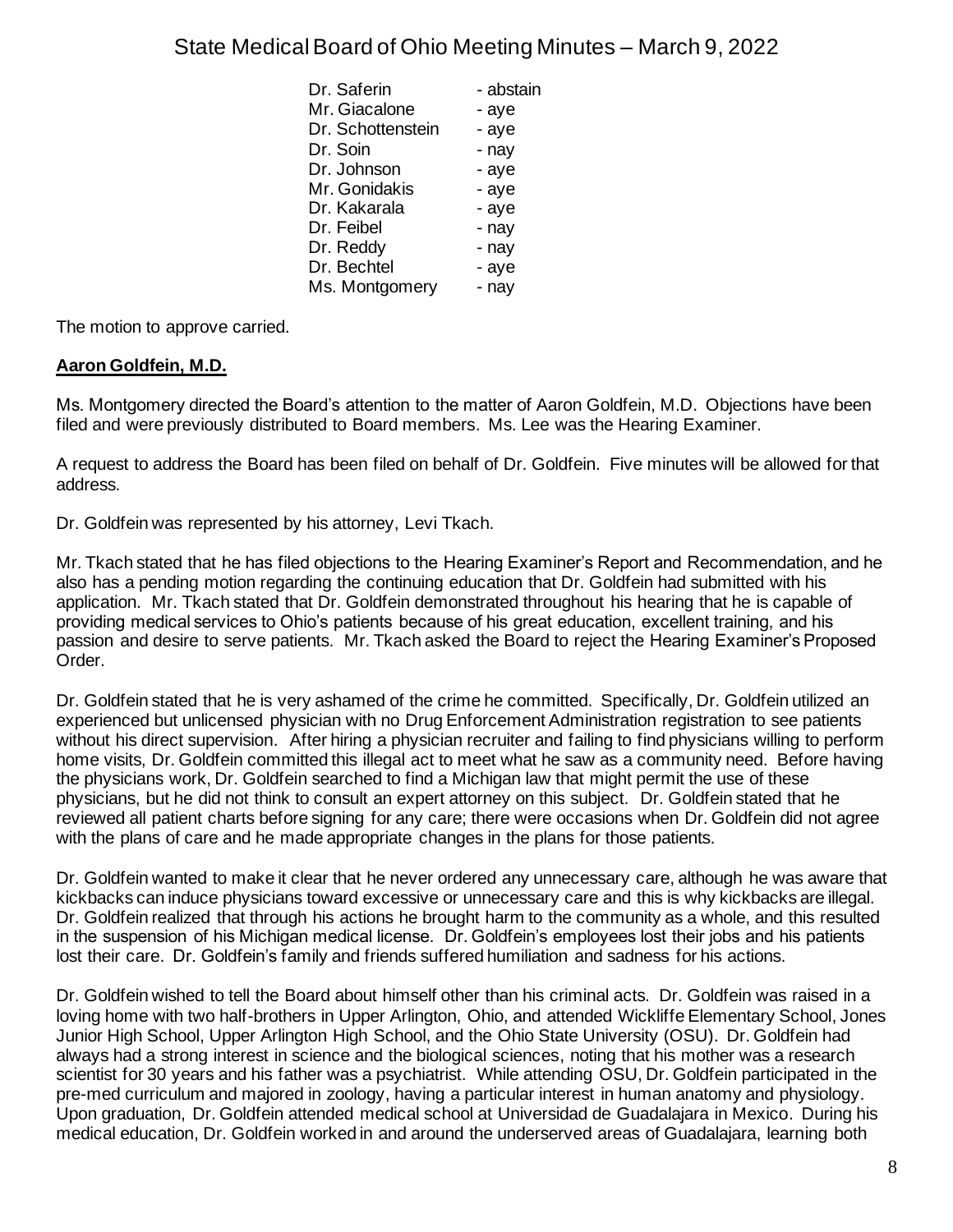medicine and Spanish. Thereafter, the path of Dr. Goldfein's specialty training brought him back to Ohio on several occasions. First, Dr. Goldfein was granted a preliminary surgical internship at Western Reserve Care Systems in Ohio. Dr. Goldfein then completed an anesthesia residency at Meridia Systems and the Cleveland Clinic Foundation.

Dr. Goldfein stated that throughout his life, he always thought of Ohio as his home and he has regularly come back to visit friends who still live in Columbus. Dr. Goldfein stated that on February 25, the federal courts granted his request for early termination from probation.

Dr. Goldfein reiterated that he is very ashamed of his criminal acts. Dr. Goldfein stated that he has learned from the past and he will not make the same mistakes every again. With the skills he has developed as a physician, Dr. Goldfein believed he still has much to offer in serving the community. Dr. Goldfein respectfully requested the Board's consideration in granting his application for licensure.

Ms. Montgomery asked if the Assistant Attorney General wished to respond. Mr. Puckett stated that he wished to respond.

Mr. Puckett stated that he supports the Hearing Examiner's Report and Recommendation to permanently deny Dr. Goldfein's application for licensure. The Board's citation alleged three violations of the Medical Practices Act, and he has prior disciplinary action for over-prescribing and received a period of probation in 2010. However, the most significant issue today is Dr. Goldfein's plea of guilty to a felony in Michigan federal court and subsequently serving approximately two years in prison, a term that was reduced from the original sentence of 56 months.

Mr. Puckett continued that Dr. Goldfein's counsel raised five objections to the Report and Recommendation. The first objection regards the Hearing Examiner's characterization of Dr. Goldfein's criminal conviction. Mr. Puckett stated that this is not an objection based in law. Mr. Puckett stated that this objection dismisses the content of Dr. Goldfein's guilty plea, and in response he says, "that's the federal government's version of the investigation." Mr. Puckett stated that this is not true and this is not different version of events. Rather, it is the guilty plea that Dr. Goldfein signed that led to him going to prison. By signing the plea, Dr. Goldfein received the benefit of reduced charges and he avoided a trial.

The second objection concerns how the Hearing Examiner characterized Dr. Goldfein's limited display of remorse. Mr. Puckett stated that this objection is also not based in law, but based on how things were written and characterized by the Hearing Examiner. Mr. Puckett struggled to understand this objection because the objection also quotes the portion that the Hearing Examiner relied on in which Dr. Goldfein states on the record regarding whether he regretted taking his plea deal, "I never really felt that bad about it, but for some reason when I had a Covid infection while in prison it seemed to sensitize me to what I had done wrong." Therefore, the Hearing Examiner is not overstating things. It is in the record that Dr. Goldfein did not feel badly about the plea until he was in prison, in a sensitive position, and feeling sick.

The third objection is a disagreement about how the Hearing Examiner determined credibility. Mr. Puckett stated that, again, this objection is not based in law. The Hearing Examiner noted that the crime involves health care fraud and wire fraud, which are crimes of dishonesty for which Dr. Goldfein is currently under probation. Mr. Puckett stated that the Hearing Examiner as the ability to assess credibility in these matters.

Mr. Puckett opined that the fourth objection is not procedurally accurate. The objection states that Dr. Goldfein submitted a motion to compel in this matter which was not ruled upon. Mr. Puckett stated that that is not the case. Mr. Puckett observed that the motion was submitted on December 22 and it was denied in an email sent to Mr. Puckett and the opposing counsel on December 23.

The fifth objection was a suggestion for a different result other then the proposed permanent denial. Mr. Puckett listed the facts that Dr. Goldfein stipulated to in his 2017 plea deal: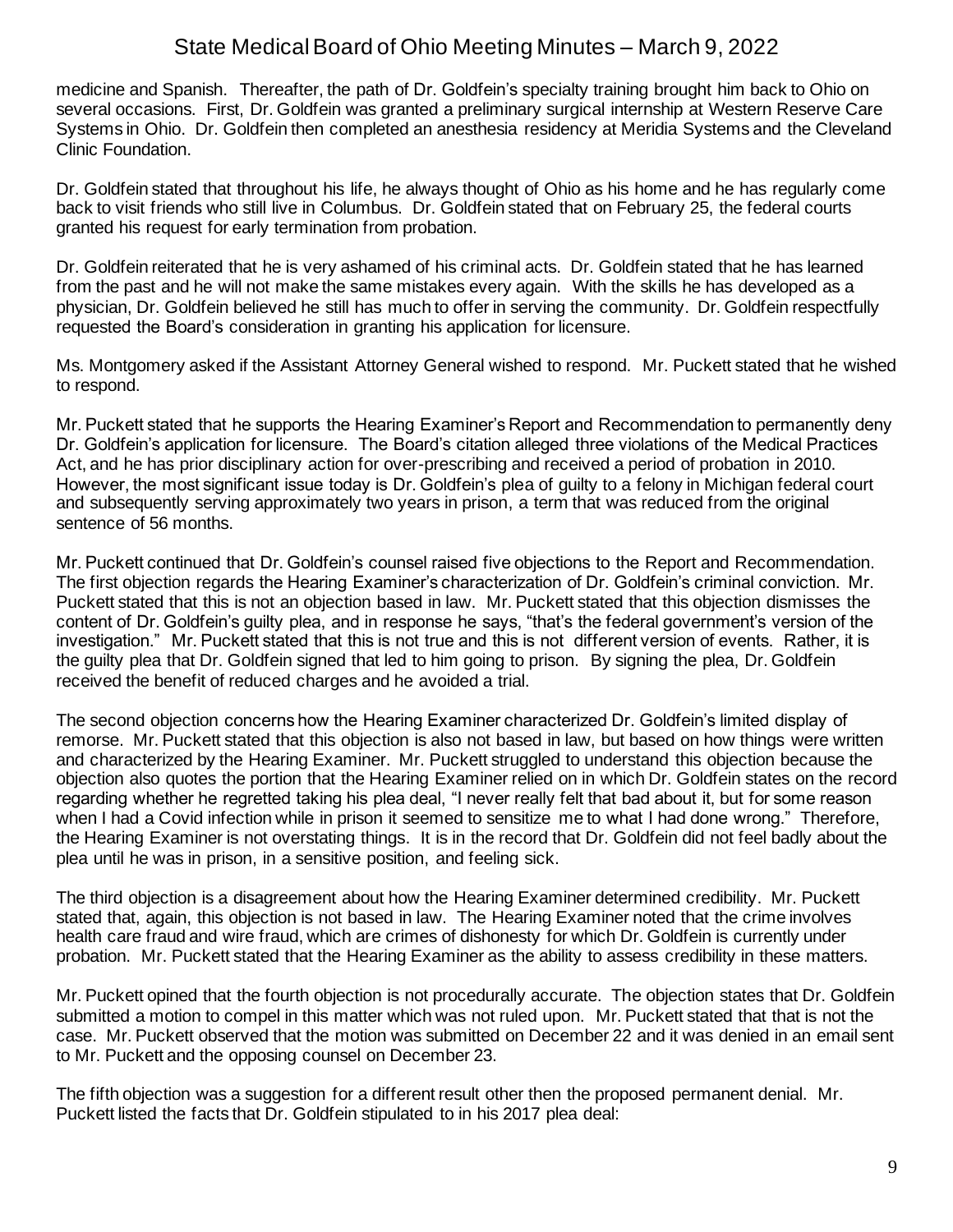- Dr. Goldfein and his co-conspirators submitted false claims to Medicare.
- Dr. Goldfein billed for home visits performed by unlicensed individuals.
- Dr. Goldfein billed for visits that he did not know were medically necessary.
- Dr. Goldfein billed for services in violation of the anti-kickback statute.

Mr. Puckett stated that Dr. Goldfein was not in trouble for improper delegation to William Sokoll, M.D., but for fraud and an anti-kickback conspiracy. Mr. Puckett stated that this was not about helping someone who was out of practice, but about Dr. Goldfein being a co-conspirator. In total, Dr. Goldfein defrauded Medicare in the amount of about \$1,572,743, which is a fraud upon everyone. Mr. Puckett did not understand how Dr. Goldfein had served the community, as he has said.

Mr. Puckett stated that Dr. Goldfein has not practiced medicine since the suspension of his Michigan medical license in 2047, and he did not feel that Dr. Goldfein should be permitted to resume his practice in Ohio.

#### **Dr. Kakarala moved to approve and confirm the Proposed Findings of Fact, Conclusions of Law, and Proposed Order in the matter of Dr. Goldfein. Dr. Johnson seconded the motion.**

Ms. Montgomery stated that she will now entertain discussion in the above matter.

Dr. Schottenstein stated that it is undisputed that Dr. Goldfein committed a felony in the course of practice and action as been taken against his medical license in other states. Therefore, this is a case of mitigation. Dr. Schottenstein commented that the mitigation would have to be significant to justify granting a license to a physician who committed a felony in the course of practice.

Dr. Schottenstein stated that, regrettably, he sees multiple aggravating factors, including a prior disciplinary record, a selfish motive, a pattern of behavior that is unethical and violates the rules of medical practice, and adverse impact on his misconduct on others. Dr. Schottenstein did not perceive any remediation. Dr. Schottenstein stated that Dr. Goldfein's conduct was clearly negligent and he should have known better than to delegate the practice of medicine to someone with a suspended medical license, thereby contravening the express intent of the Michigan Board of Medicine.

Dr. Schottenstein continued that Dr. Goldfein's behavior had been reckless, noting that he pleaded guilty to participation in a kickback scheme that defrauded Medicare of roughly \$1,500,000 by billing home health services for patients who were either ineligible for those services or who did not actually receive those services.

Dr. Schottenstein stated that Dr. Goldfein has a long history of exercising bad judgment on multiple fronts, and he did not perceive that his bad judgment could be remediated. Dr. Schottenstein opined that if the Board granted Dr. Goldfein's application, it would only be a matter of time until he was before the Board again. Dr. Schottenstein felt that the Board would be right to permanently deny the application to ensure the safety of the public.

Ms. Montgomery agreed with Dr. Schottenstein's comments. Mr. Giacalone also agreed with Dr. Schottenstein, stating that the charges and convictions speak for themselves. Mr. Giacalone stated that the credibility and remorse are simply not there.

Ms. Montgomery noted for the record that Dr. Goldfein's probation with the courts ended two weeks ago and he is not currently under probation.

A vote was taken on Dr. Kakarala's motion to approve and confirm.

ROLL CALL: Dr. Rothermel - abstain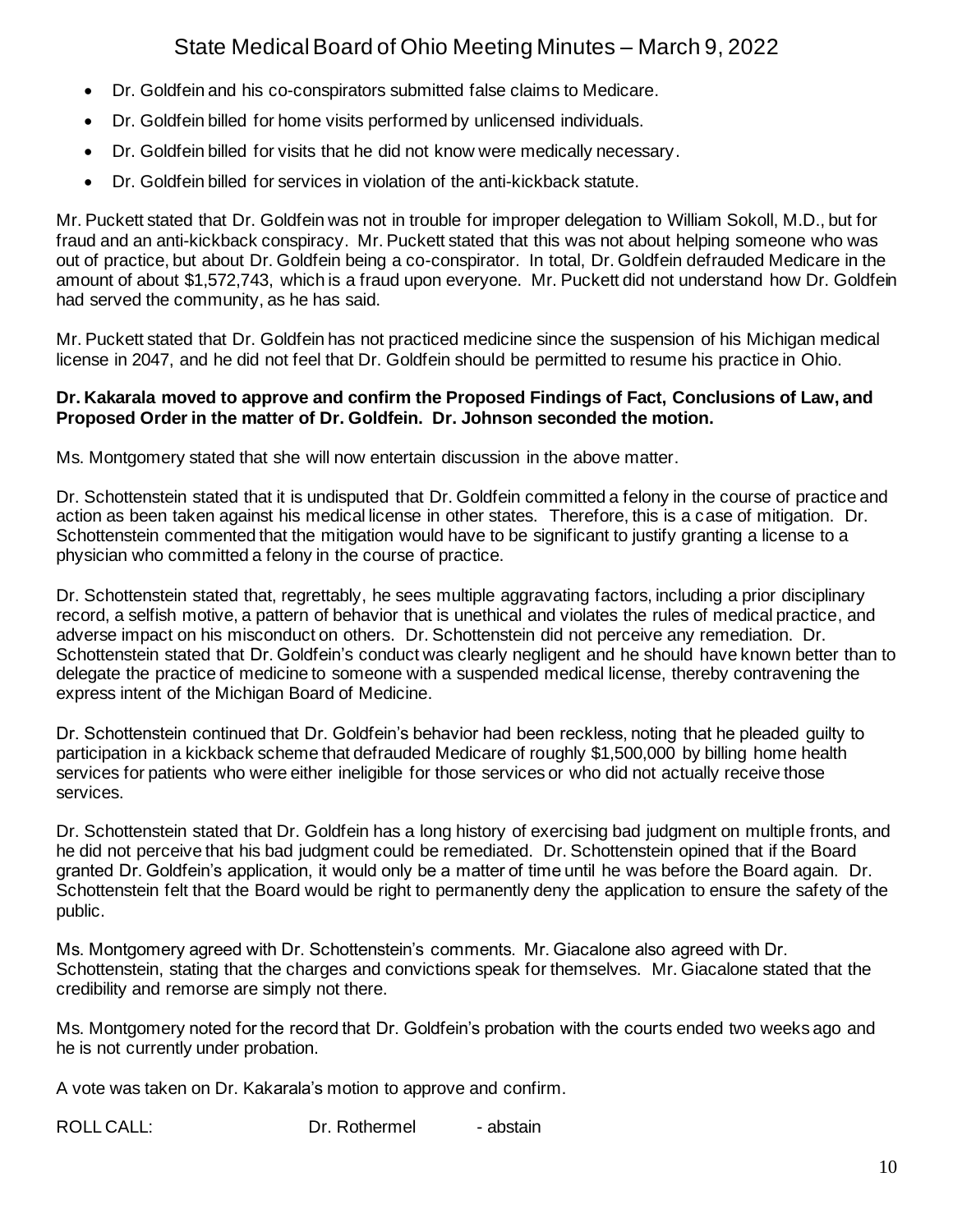| Dr. Saferin       | - abstain |
|-------------------|-----------|
| Mr. Giacalone     | - aye     |
| Dr. Schottenstein | - aye     |
| Dr. Soin          | - aye     |
| Dr. Johnson       | - aye     |
| Mr. Gonidakis     | - aye     |
| Dr. Kakarala      | - aye     |
| Dr. Feibel        | - aye     |
| Dr. Reddy         | - aye     |
| Dr. Bechtel       | - aye     |
| Ms. Montgomery    | - aye     |

The motion carried.

## **Dara Parvin, M.D.**

Ms. Montgomery directed the Board's attention to the matter of Dara Parvin, M.D. No objections have been filed. Ms. Shamansky was the Hearing Examiner.

#### **Dr. Johnson moved to approve and confirm the Proposed Findings of Fact, Conclusions of Law, and Proposed Order in the matter of Dr. Parvin. Dr. Bechtel seconded the motion.**

Ms. Montgomery stated that she will now entertain discussion in the above matter.

Dr. Schottenstein stated that the allegation that Dr. Parvin was the subject of action by the Iowa Board of Medicine has been proven, and so this case is a matter of mitigating and aggravating circumstances. While Dr. Parvin presented facts that are legitimately mitigating, some of the facts he presented as mitigating are actually not mitigating. Dr. Schottenstein listed the facts he found to be not mitigating:

- Dr. Parvin was forced to sign the Iowa order because there was a "gun to my head."
- Other health care employees are sexually inappropriate and not just him.
- Dr. Parvin believes that nefarious actions were taken against him by former employers; this belief appears to be based on assumptions that are not proven.
- Dr. Parvin behaved inappropriately because he was drunk.
- Dr. Parvin could suffer embarrassment to his reputation.
- If the Board takes action, it would make him unemployable so the Board should make an exception for him; Dr. Parvin did not explain why he is employable after the Iowa order but would not be employable after an Ohio order.
- Dr. Parvin implies that the Board is contributing to physician burnout and is "Just making life worse for everybody."
- Dr. Parvin warns that Ohio patients will be harmed if the Board takes action against his license.

Dr. Schottenstein opined that these factors would be mitigating if this was a physician protection board, but they are not mitigating before a patient protection board. Dr. Schottenstein perceived from Dr. Parvin's testimony that he has difficulty taking responsibility for his actions. Dr. Schottenstein observed that the only thing he seems to take responsibility for is that he should not have gone onto social media while intoxicated, while everything else appears to be someone else's fault, not that big of a deal, or was a long time ago and everyone should just move on.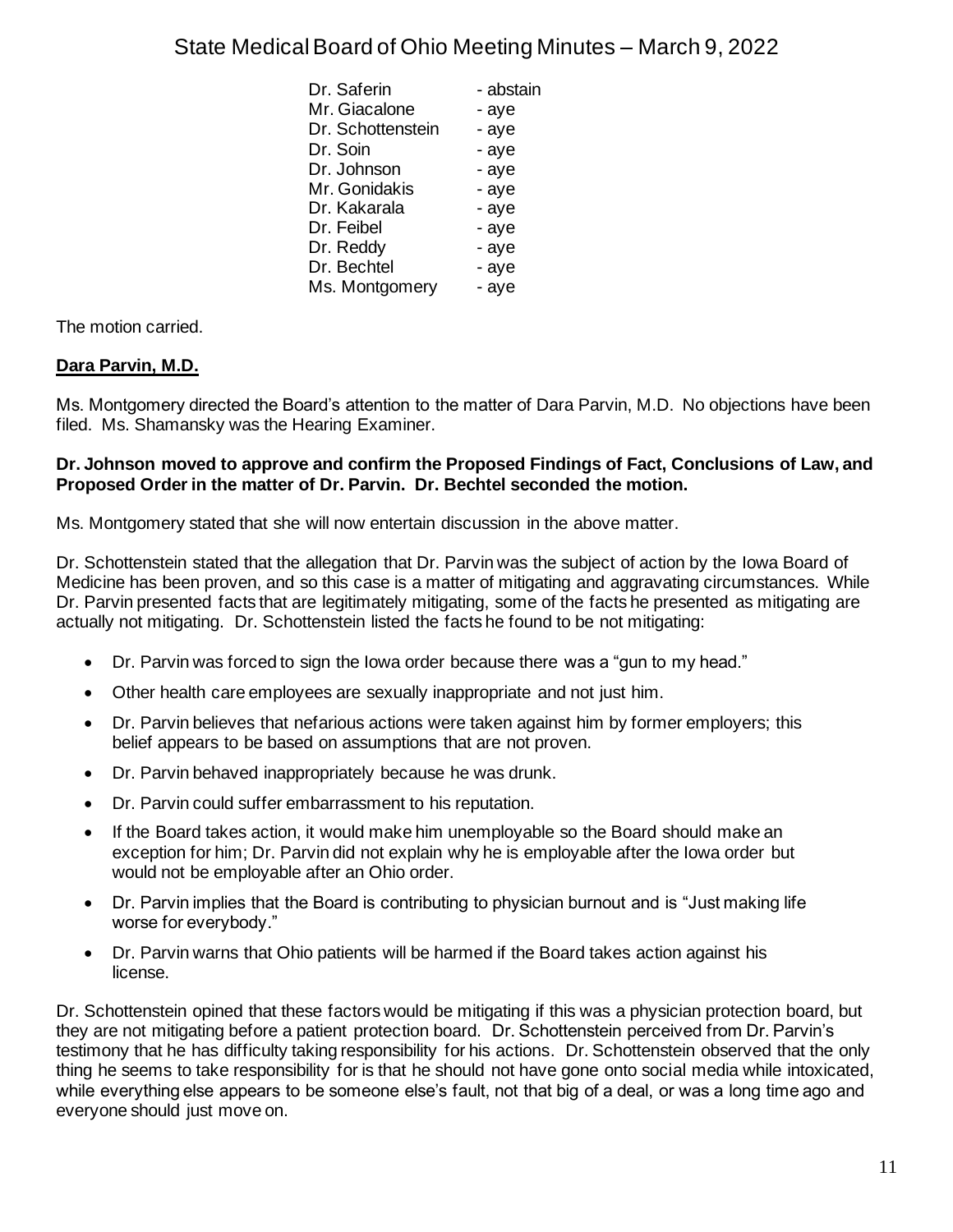Dr. Schottenstein reiterated that it is mitigating that Dr. Parvin owns the fact that he should not have gone onto social media while intoxicated, and he believed that Dr. Parvin contacting his patient on social media at that time was an accident. Dr. Schottenstein was also satisfied that Dr. Parvin does not have a substance use disorder. Dr. Schottenstein appreciated Dr. Parvin's volunteer service. Dr. Schottenstein felt that the remoteness of the behavior is also mitigating. Dr. Schottenstein also noted several aggravating factors, including a prior disciplinary record and a pattern of behavior. Dr. Schottenstein never heard an expression of remorse from Dr. Parvin, and he thought the patient felt compelled to report his social media behavior because she was adversely affected by it.

Dr. Schottenstein stated that the Board is right to take action based on the action of the Iowa Board, not in a knee-jerk fashion as Dr. Parvin had warned about, but in an appropriate way that is based on facts and is consistent with how the Board typically handles such matters. Dr. Schottenstein agreed with the Proposed Order.

Mr. Gonidakis asked if the Board had previously considered a case regarding a licensee's behavior on social media. Some Board members and staff recalled a few such cases in previous years, such as those of Dr. Muffley and Dr. Kollab.

A vote was taken on Dr. Johnson's motion to approve and confirm.

| ROLL CALL: | Dr. Rothermel<br>Dr. Saferin | - abstain<br>- abstain |
|------------|------------------------------|------------------------|
|            | Mr. Giacalone                | - aye                  |
|            | Dr. Schottenstein            | - aye                  |
|            | Dr. Soin                     | - aye                  |
|            | Dr. Johnson                  | - aye                  |
|            | Mr. Gonidakis                | - aye                  |
|            | Dr. Kakarala                 | - aye                  |
|            | Dr. Feibel                   | - aye                  |
|            | Dr. Reddy                    | - aye                  |
|            | Dr. Bechtel                  | - aye                  |
|            | Ms. Montgomery               | - aye                  |
|            |                              |                        |

The motion carried.

### **Tyler H. Strachan, L.M.T.**

Ms. Montgomery directed the Board's attention to the matter of Tyler Strachan, L.M.T. No objections have been filed. Ms. Shamansky was the Hearing Examiner. This matter is non-disciplinary, and therefore all Board members may vote.

#### **Dr. Bechtel moved to approve and confirm the Proposed Findings of Fact, Conclusions of Law, and Proposed Order in the matter of Mr. Strachan. Dr. Reddy seconded the motion.**

Ms. Montgomery stated that she will now entertain discussion in the above matter.

Dr. Schottenstein stated that the matter of Mr. Strachan is very similar to that of Ms. Kolberg, which the Board considered at its January 2022 meeting. While deliberating Ms. Kolberg's case, the Board had an extensive discussion about Ohio's eligibility requirements for massage therapist licensure. Like Ms. Kolberg, Mr. Strachan presents as a substantially qualified applicant to practice massage therapy in Ohio, but regrettably he does not meet Ohio's stringent criteria for eligibility. If anything, Mr. Strachan is even more qualified than Ms. Kolberg because he has been licensed in North Carolina for the last few years, but not for the five years that Ohio requires for licensure in another state to be a pathway to Ohio licensure.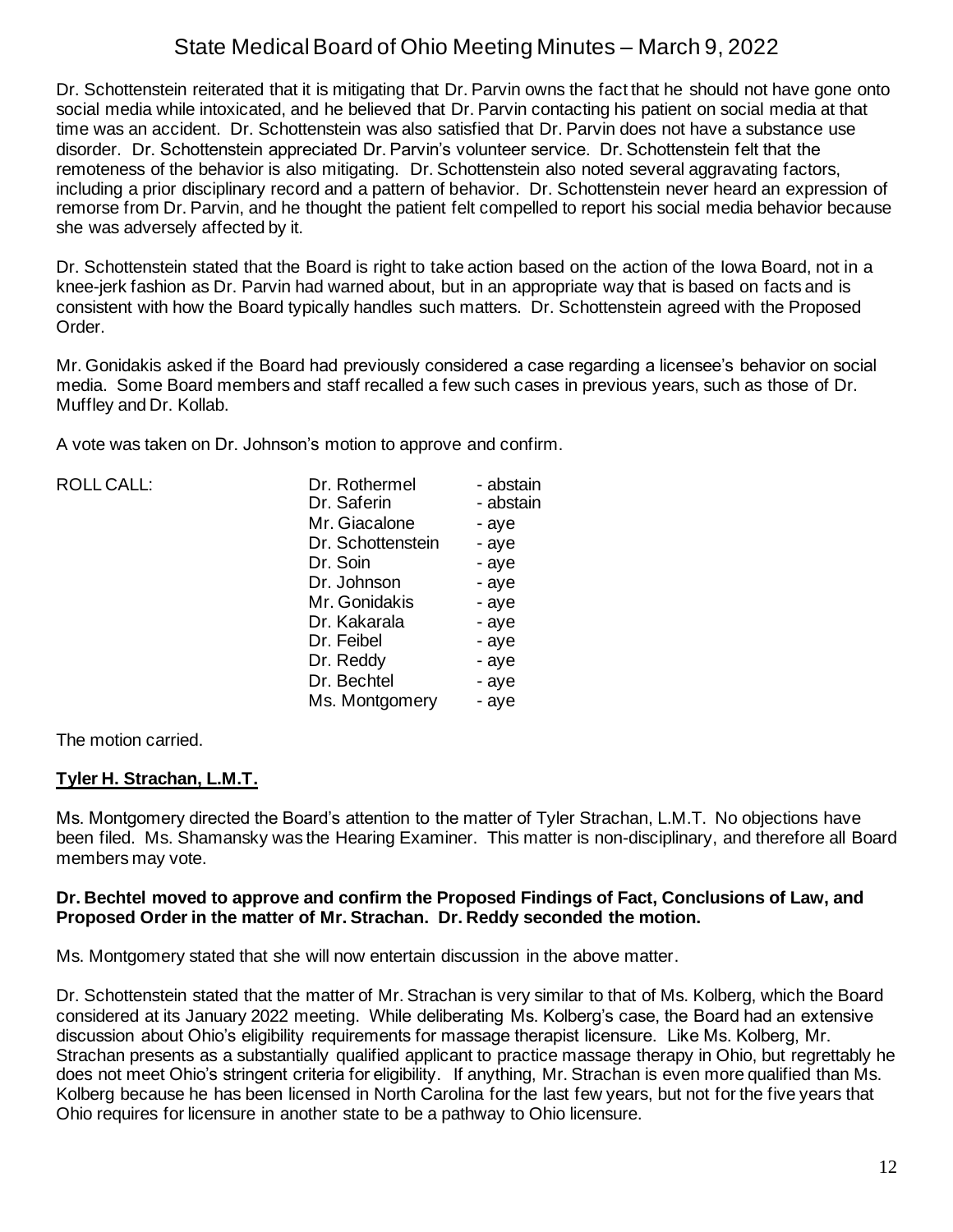Dr. Schottenstein recalled that the Board had discussed that Ohio is arguable an outlier in terms of its strict curriculum requirements for massage therapy. In particular, the Board had discussed that most states require something like 100 or 150 clock hours of anatomy and physiology while Ohio requires 275 hours; Mr. Strachan has presented with 130 hours.

Dr. Schottenstein stated that he will not belabor the points the Board made just two months ago, but he again respectfully asked that the Board advocate in the legislature for a standard of massage therapy licensure eligibility that is more consistent with other states. Dr. Schottenstein stated that, regrettably, he will vote in favor of the Proposed Order to deny Mr. Strachan's request for licensure because the application does not meet Ohio's eligibility requirements.

Ms. Montgomery agreed with Dr. Schottenstein and hoped that the Board's new legislative liaison can work with lawmakers to establish more appropriate requirements for massage therapy licensure.

A vote was taken on Dr. Bechtel's motion to approve and confirm.

| <b>ROLL CALL:</b> | Dr. Rothermel     | - aye |
|-------------------|-------------------|-------|
|                   | Dr. Saferin       | - aye |
|                   | Mr. Giacalone     | - aye |
|                   | Dr. Schottenstein | - aye |
|                   | Dr. Soin          | - aye |
|                   | Dr. Johnson       | - aye |
|                   | Mr. Gonidakis     | - aye |
|                   | Dr. Kakarala      | - aye |
|                   | Dr. Feibel        | - aye |
|                   | Dr. Reddy         | - aye |
|                   | Dr. Bechtel       | - aye |
|                   | Ms. Montgomery    | - aye |
|                   |                   |       |

The motion carried.

### **FINDINGS, ORDERS, AND JOURNAL ENTRIES**

Ms. Montgomery stated that in the following matters, the Board issued a Notice of Opportunity for Hearing, and documentation of Service was received for each. There were no timely requests for hearing filed, and more than 30 days have elapsed since the mailing of the Notices. These matters are therefore before the Board for final disposition. These matters are non-disciplinary in nature, and therefore all Board members may vote.

Five Findings, Orders, and Journal Entries appear on today's agenda. Information on these matters have been prepared by the Legal staff and distributed to Board members. Ms. Montgomery asked if any Board member wish to discuss a Findings, Order, and Journal Entry separately. No Board member wished to discuss a Finding, Order, and Journal Entry separately.

**Dr. Bechtel moved to approve the Legal staff recommendations in the matters of Brianne E. Dawson; Thomas C. Essman, R.C.P.; Elizabeth G. Geffert, M.T.; Diane D. Opoku; and Karyn L. Young, M.T. Dr. Saferin seconded the motion.** A vote was taken:

| <b>ROLL CALL:</b> | Dr. Rothermel     | - aye |
|-------------------|-------------------|-------|
|                   | Dr. Saferin       | - aye |
|                   | Mr. Giacalone     | - aye |
|                   | Dr. Schottenstein | - aye |
|                   | Dr. Soin          | - aye |
|                   | Dr. Johnson       | - aye |
|                   | Mr. Gonidakis     | - aye |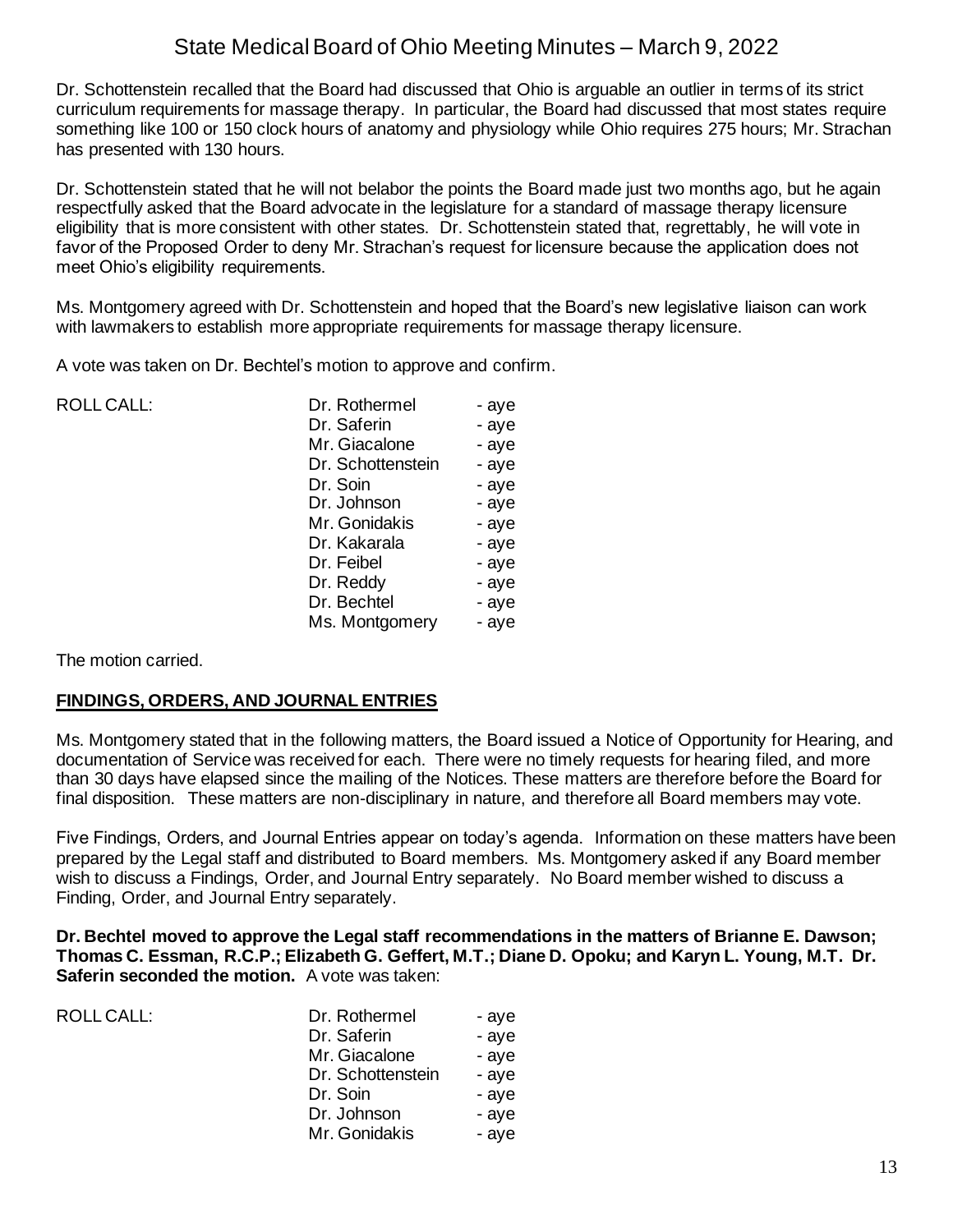| Dr. Kakarala   | - aye |
|----------------|-------|
| Dr. Feibel     | - aye |
| Dr. Reddy      | - aye |
| Dr. Bechtel    | - aye |
| Ms. Montgomery | - aye |

The motion carried.

#### **EXECUTIVE SESSION**

**Dr. Reddy moved to go into Executive Session to confer with the Medical Board's attorneys on matters of pending or imminent court action; and for the purpose of deliberating on proposed consent agreements in the exercise of the Medical Board's quasi-judicial capacity; and to consider the appointment, employment, dismissal, discipline, promotion, demotion, or compensation of a public employee or official. Dr. Saferin seconded the motion.** A vote was taken:

| <b>ROLL CALL:</b> | Dr. Rothermel     | - aye |
|-------------------|-------------------|-------|
|                   | Dr. Saferin       | - aye |
|                   | Mr. Giacalone     | - aye |
|                   | Dr. Schottenstein | - aye |
|                   | Dr. Soin          | - aye |
|                   | Dr. Johnson       | - aye |
|                   | Mr. Gonidakis     | - aye |
|                   | Dr. Kakarala      | - aye |
|                   | Dr. Feibel        | - aye |
|                   | Dr. Reddy         | - aye |
|                   | Dr. Bechtel       | - aye |
|                   | Ms. Montgomery    | - aye |

The motion carried.

The Board went into Executive Session at 10:55 a.m. and returned to public session at 11:53 a.m.

#### **SETTLEMENT AGREEMENTS**

Mr. Roach briefly reviewed the settlement agreements for the Board's consideration.

#### **Daniel Salmeron, M.D.**

**Dr. Bechtel moved to ratify the proposed Consent Agreement with Dr. Salmeron. Dr. Kakarala seconded the motion.** A vote was taken:

ROLL CALL:

| Dr. Rothermel     | - abstain |
|-------------------|-----------|
| Dr. Saferin       | - abstain |
| Mr. Giacalone     | - aye     |
| Dr. Schottenstein | - aye     |
| Dr. Soin          | - aye     |
| Dr. Johnson       | - aye     |
| Mr. Gonidakis     | - aye     |
| Dr. Kakarala      | - aye     |
| Dr. Feibel        | - aye     |
| Dr. Reddy         | - aye     |
| Dr. Bechtel       | - aye     |
| Ms. Montgomery    | - aye     |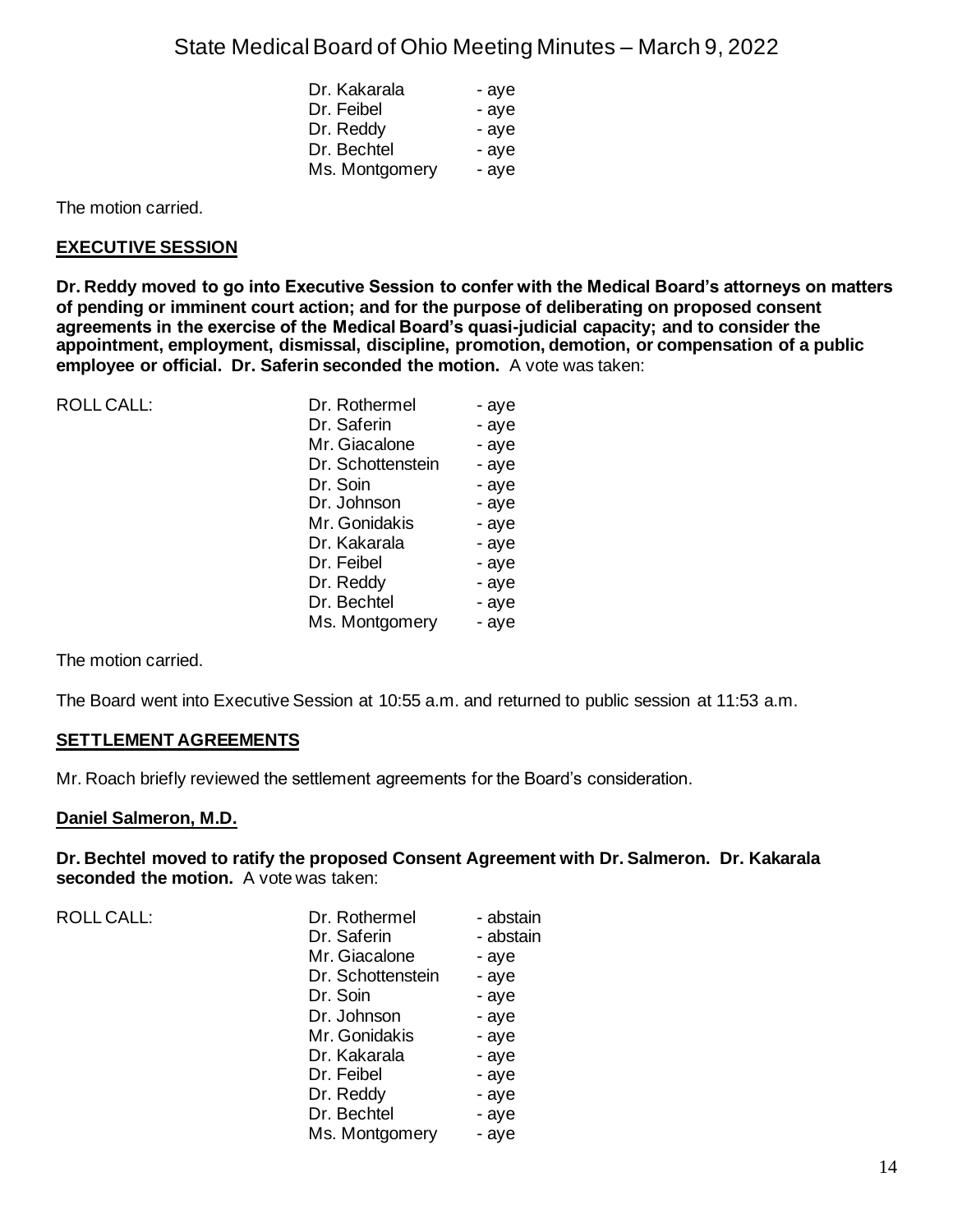The motion carried.

#### **Joseph T. Spare, M.D.**

**Dr. Reddy moved to ratify the proposed Consent Agreement with Dr. Spare. Dr. Kakarala seconded the motion.** A vote was taken:

| <b>ROLL CALL:</b> |  |  |
|-------------------|--|--|
|                   |  |  |

| Dr. Rothermel     | - abstain |
|-------------------|-----------|
| Dr. Saferin       | - abstain |
| Mr. Giacalone     | - aye     |
| Dr. Schottenstein | - aye     |
| Dr. Soin          | - aye     |
| Dr. Johnson       | - aye     |
| Mr. Gonidakis     | - aye     |
| Dr. Kakarala      | - aye     |
| Dr. Feibel        | - aye     |
| Dr. Reddy         | - aye     |
| Dr. Bechtel       | - abstain |
| Ms. Montgomery    | - aye     |
|                   |           |

The motion carried.

#### **Mark Adel Faltaous, M.D.**

**Dr. Johnson moved to ratify the proposed Permanent Withdrawal with Dr. Faltaous. Dr. Bechtel seconded the motion.** A vote was taken:

| <b>ROLL CALL:</b> | Dr. Rothermel     | - abstain |
|-------------------|-------------------|-----------|
|                   | Dr. Saferin       | - abstain |
|                   | Mr. Giacalone     | - aye     |
|                   | Dr. Schottenstein | - aye     |
|                   | Dr. Soin          | - aye     |
|                   | Dr. Johnson       | - aye     |
|                   | Mr. Gonidakis     | - aye     |
|                   | Dr. Kakarala      | - aye     |
|                   | Dr. Feibel        | - aye     |
|                   | Dr. Reddy         | - aye     |
|                   | Dr. Bechtel       | - aye     |
|                   | Ms. Montgomery    | - nay     |
|                   |                   |           |

The motion carried.

#### **Donald Gronbeck, M.D.**

**Dr. Reddy moved to ratify the proposed Permanent Surrender with Dr. Gronbeck. Dr. Bechtel seconded the motion.** A vote was taken:

ROLL CALL: Dr. Rothermel - abstain Dr. Saferin - abstain Mr. Giacalone - aye Dr. Schottenstein - aye Dr. Soin - abstain Dr. Johnson - aye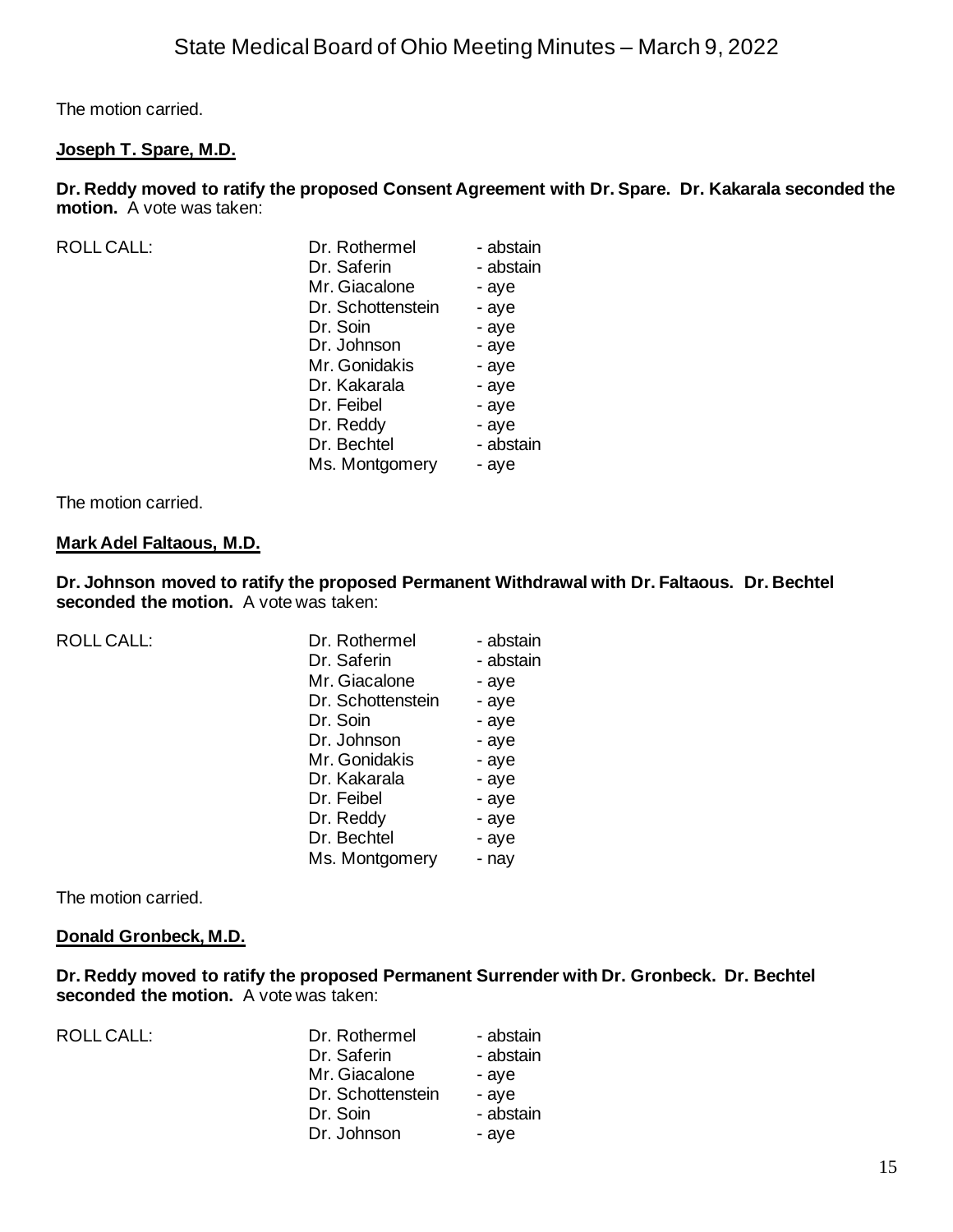| Mr. Gonidakis  | - aye |
|----------------|-------|
| Dr. Kakarala   | - aye |
| Dr. Feibel     | - aye |
| Dr. Reddy      | - aye |
| Dr. Bechtel    | - aye |
| Ms. Montgomery | - aye |

The motion carried.

#### **Garrett Dean Charles Norvell, M.D.**

**Dr. Reddy moved to ratify the proposed Permanent Surrender with Dr. Norvell. Dr. Johnson seconded the motion.** A vote was taken:

| <b>ROLL CALL:</b> | Dr. Rothermel     | - abstain |
|-------------------|-------------------|-----------|
|                   | Dr. Saferin       | - abstain |
|                   | Mr. Giacalone     | - aye     |
|                   | Dr. Schottenstein | - aye     |
|                   | Dr. Soin          | - aye     |
|                   | Dr. Johnson       | - aye     |
|                   | Mr. Gonidakis     | - aye     |
|                   | Dr. Kakarala      | - aye     |
|                   | Dr. Feibel        | - aye     |
|                   | Dr. Reddy         | - aye     |
|                   | Dr. Bechtel       | - aye     |
|                   | Ms. Montgomery    | - aye     |
|                   |                   |           |

The motion carried.

#### **Joseph Michael Bannon, D.O.**

**Dr. Johnson moved to ratify the proposed Consent Agreement with Dr. Bannon. Dr. Bechtel seconded the motion.** A vote was taken:

| <b>ROLL CALL:</b> | Dr. Rothermel     | - abstain |
|-------------------|-------------------|-----------|
|                   | Dr. Saferin       | - abstain |
|                   | Mr. Giacalone     | - aye     |
|                   | Dr. Schottenstein | - aye     |
|                   | Dr. Soin          | - aye     |
|                   | Dr. Johnson       | - aye     |
|                   | Mr. Gonidakis     | - aye     |
|                   | Dr. Kakarala      | - aye     |
|                   | Dr. Feibel        | - aye     |
|                   | Dr. Reddy         | - aye     |
|                   | Dr. Bechtel       | - aye     |
|                   | Ms. Montgomery    | - aye     |
|                   |                   |           |

The motion carried.

#### **Michael David Badik, D.O.**

**Dr. Johnson moved to ratify the proposed Consent Agreement with Dr. Badik. Dr. Reddy seconded the motion.** A vote was taken: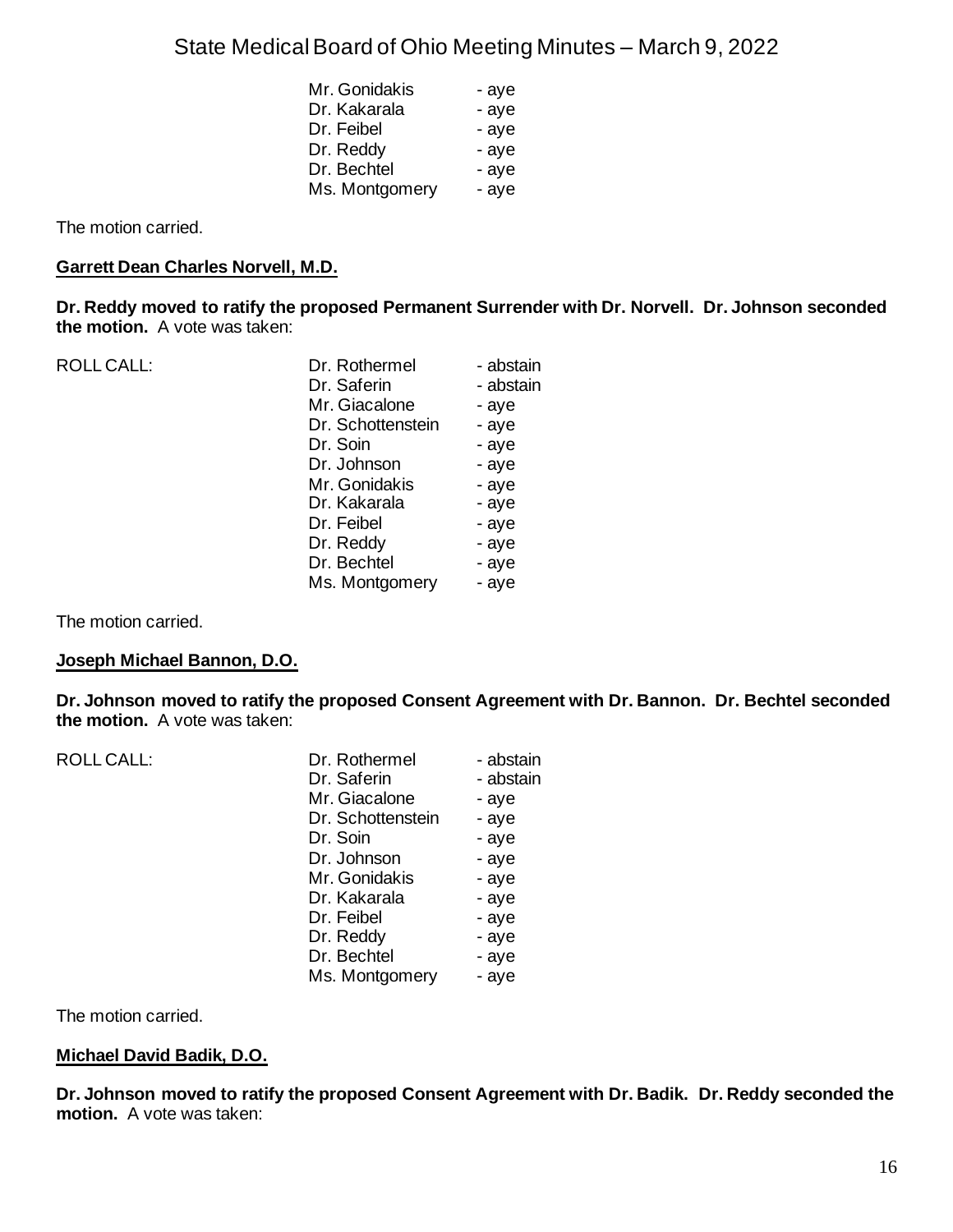| <b>ROLL CALL:</b> | Dr. Rothermel     | - abstain |
|-------------------|-------------------|-----------|
|                   | Dr. Saferin       | - abstain |
|                   | Mr. Giacalone     | - aye     |
|                   | Dr. Schottenstein | - aye     |
|                   | Dr. Soin          | - aye     |
|                   | Dr. Johnson       | - aye     |
|                   | Mr. Gonidakis     | - aye     |
|                   | Dr. Kakarala      | - aye     |
|                   | Dr. Feibel        | - aye     |
|                   | Dr. Reddy         | - aye     |
|                   | Dr. Bechtel       | - abstain |
|                   | Ms. Montgomery    | - aye     |
|                   |                   |           |

The motion carried.

### **Miranda Alyce Holko, L.M.T.**

**Dr. Reddy moved to ratify the proposed Permanent Surrender with Ms. Holko. Dr. Bechtel seconded the motion.** A vote was taken:

| <b>ROLL CALL:</b> | Dr. Rothermel     | - abstain |
|-------------------|-------------------|-----------|
|                   | Dr. Saferin       | - abstain |
|                   | Mr. Giacalone     | - aye     |
|                   | Dr. Schottenstein | - aye     |
|                   | Dr. Soin          | - aye     |
|                   | Dr. Johnson       | - aye     |
|                   | Mr. Gonidakis     | - aye     |
|                   | Dr. Kakarala      | - aye     |
|                   | Dr. Feibel        | - aye     |
|                   | Dr. Reddy         | - aye     |
|                   | Dr. Bechtel       | - aye     |
|                   | Ms. Montgomery    | - aye     |
|                   |                   |           |

The motion carried.

#### **Michael Magoline, M.D.**

**Dr. Johnson moved to ratify the proposed Consent Agreement with Dr. Magoline. Dr. Bechtel seconded the motion.** A vote was taken:

| <b>ROLL CALL:</b> | Dr. Rothermel     | - abstain |
|-------------------|-------------------|-----------|
|                   | Dr. Saferin       | - abstain |
|                   | Mr. Giacalone     | - aye     |
|                   | Dr. Schottenstein | - aye     |
|                   | Dr. Soin          | - aye     |
|                   | Dr. Johnson       | - aye     |
|                   | Mr. Gonidakis     | - aye     |
|                   | Dr. Kakarala      | - abstain |
|                   | Dr. Feibel        | - aye     |
|                   | Dr. Reddy         | - aye     |
|                   | Dr. Bechtel       | - aye     |
|                   | Ms. Montgomery    | - aye     |
|                   |                   |           |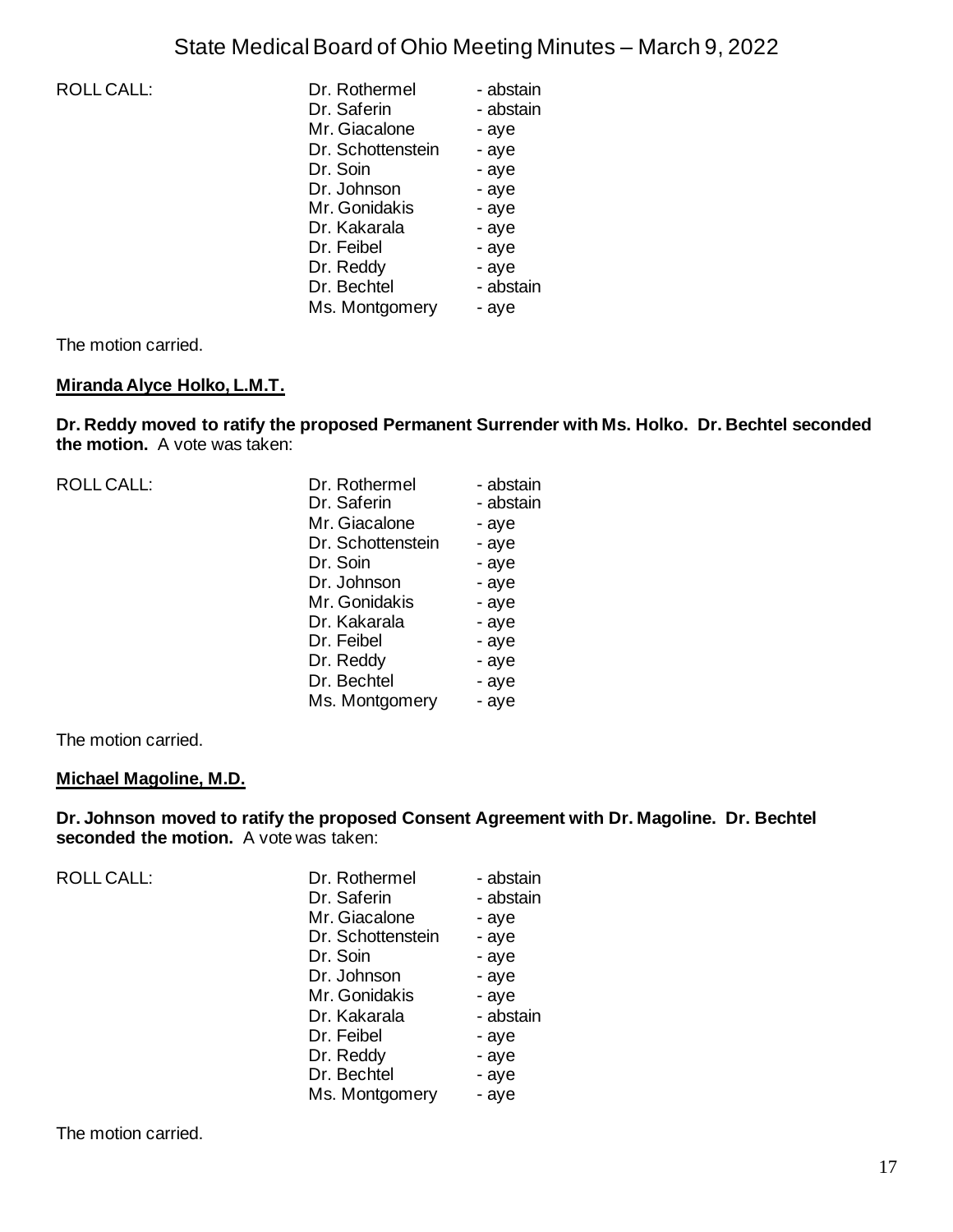### **Raquel Neaves, L.M.T.**

**Dr. Reddy moved to ratify the proposed Permanent Surrender with Ms. Neaves. Dr. Johnson seconded the motion.** A vote was taken:

| ROLL CALL: | Dr. Rothermel     | - abstain |
|------------|-------------------|-----------|
|            | Dr. Saferin       | - abstain |
|            | Mr. Giacalone     | - aye     |
|            | Dr. Schottenstein | - aye     |
|            | Dr. Soin          | - aye     |
|            | Dr. Johnson       | - aye     |
|            | Mr. Gonidakis     | - aye     |
|            | Dr. Kakarala      | - aye     |
|            | Dr. Feibel        | - aye     |
|            | Dr. Reddy         | - aye     |
|            | Dr. Bechtel       | - aye     |
|            | Ms. Montgomery    | - aye     |

The motion carried.

#### **Michele Catherine Walsh, M.D.**

**Dr. Johnson moved to ratify the proposed Permanent Surrender with Dr. Walsh. Dr. Reddy seconded the motion.** A vote was taken:

| <b>ROLL CALL:</b> | Dr. Rothermel     | - abstain |
|-------------------|-------------------|-----------|
|                   | Dr. Saferin       | - abstain |
|                   | Mr. Giacalone     | - aye     |
|                   | Dr. Schottenstein | - aye     |
|                   | Dr. Soin          | - aye     |
|                   | Dr. Johnson       | - aye     |
|                   | Mr. Gonidakis     | - aye     |
|                   | Dr. Kakarala      | - aye     |
|                   | Dr. Feibel        | - aye     |
|                   | Dr. Reddy         | - aye     |
|                   | Dr. Bechtel       | - aye     |
|                   | Ms. Montgomery    | - aye     |

The motion carried.

Dr. Feibel exited the meeting at this time.

#### **NOTICES OF OPPORTUNITY FOR HEARING, ORDERS OF SUMMARY SUSPENSION, ORDERS OF IMMEDIATE SUSPENSION, AND ORDERS OF AUTOMATIC SUSPENSION**

Ms. Pokorny presented the following Citations to the Board for consideration:

- 1. Katherine Bo Lee, M.D.: Based on an action by the Medical Board of California.
- 2. Huazhen Yan, L.M.T.: Based on a failure to cooperate with a Board investigation.
- 3. Kayla Ann Carroll, L.M.T.: A summary suspension, based on a failure to appear for a Board-ordered examination or assessment.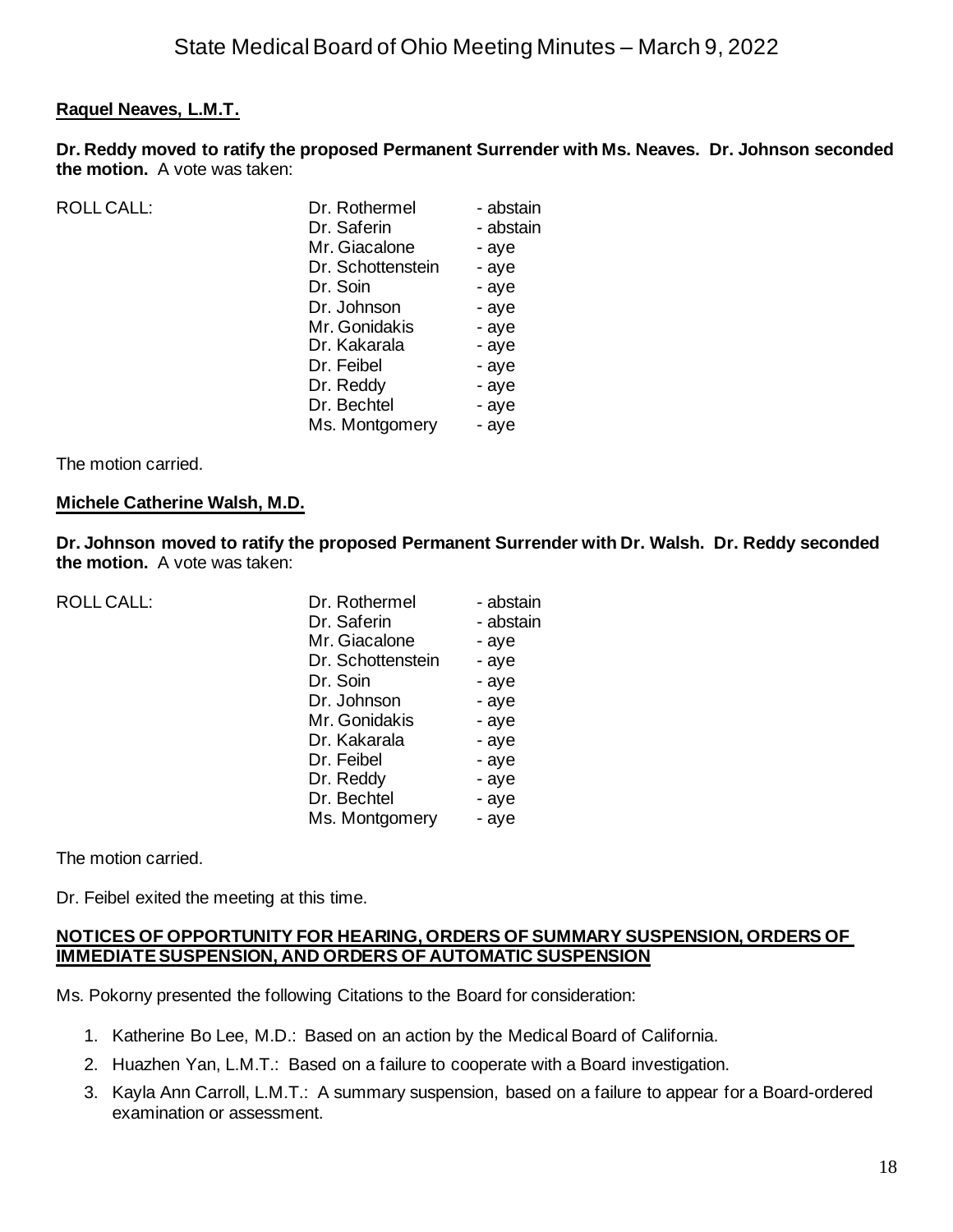- 4. Mahogney Freeman: To be issued to a massage therapist applicant, based on prior criminal convictions.
- 5. Christopher R. Seman, D.O.: To be issued to a physician currently under suspension for impairment, based on a failure to comply with his current consent agreement.
- 6. Jack Gilbert Siebenaler, M.D.: Based on failure to comply with the Board's rules regarding liposuction.
- 7. Craig Gibson, L.M.T.: To be issued to a massage therapist currently living in Texas, based on violation of the Board's sexual misconduct rules.
- 8. Melissa Louise Hoffman, R.C.P.: A summary suspension, to be issued to a respiratory care professional who is impaired pursuant to a legal presumption based on a failure to cooperate with the Ohio Physicians Health Program (OPHP).
- 9. Paula Kern, L.M.T.: Based on an inappropriate relationship with a patient and a failure to cooperate with a Board investigation.
- 10. Zavier Ash, M.D.: Based on a failure to cooperate with a Board investigation.

**Dr. Johnson moved to approve and issue proposed Citations #'s 1, 2, 4 through 7, 9, and 10. Dr. Reddy seconded the motion.** A vote was taken:

| ROLL CALL: | Dr. Rothermel     | - abstain                          |
|------------|-------------------|------------------------------------|
|            | Dr. Saferin       | - abstain                          |
|            | Mr. Giacalone     | - aye                              |
|            | Dr. Schottenstein | - aye                              |
|            | Dr. Soin          | - aye                              |
|            | Dr. Johnson       | - aye                              |
|            | Mr. Gonidakis     | - aye                              |
|            | Dr. Kakarala      | - aye                              |
|            | Dr. Reddy         | - aye                              |
|            | Dr. Bechtel       | - abstain on #6; aye on all others |
|            | Ms. Montgomery    | - aye                              |
|            |                   |                                    |

The motion carried.

**Dr. Reddy moved to approve and issue proposed Citations #'s 3 and 8. Dr. Kakarala seconded the motion.** A vote was taken:

| <b>ROLL CALL:</b> | Dr. Rothermel<br>Dr. Saferin<br>Mr. Giacalone<br>Dr. Schottenstein<br>Dr. Soin<br>Dr. Johnson<br>Mr. Gonidakis<br>Dr. Kakarala | - abstain<br>- abstain<br>- aye<br>- aye<br>- aye<br>- aye<br>- aye<br>- aye |
|-------------------|--------------------------------------------------------------------------------------------------------------------------------|------------------------------------------------------------------------------|
|                   |                                                                                                                                |                                                                              |
|                   | Dr. Reddy                                                                                                                      | - aye                                                                        |
|                   | Dr. Bechtel                                                                                                                    | - aye                                                                        |
|                   | Ms. Montgomery                                                                                                                 | - aye                                                                        |

The motion carried.

Dr. Feibel returned to the meeting at this time.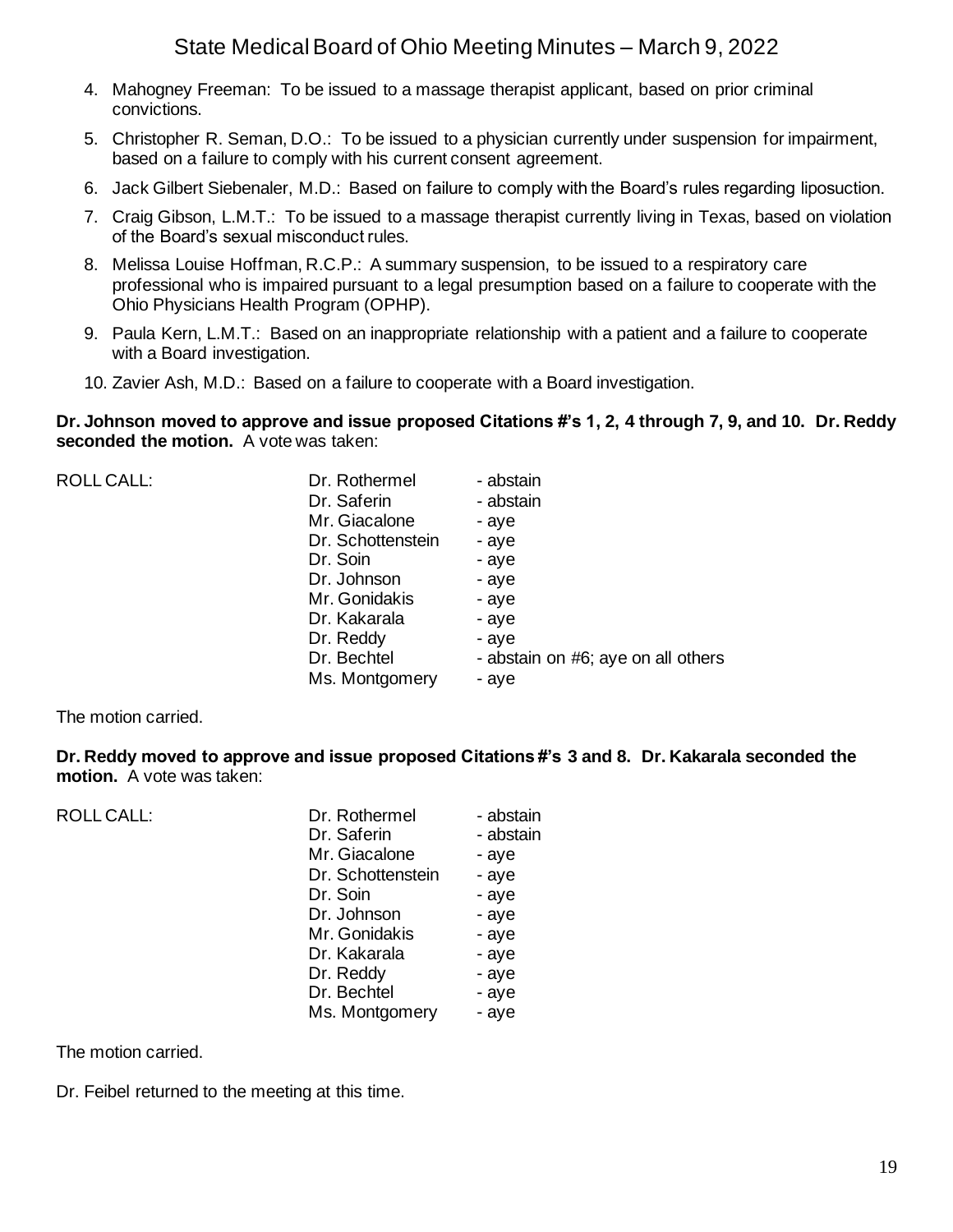### **OPERATIONS REPORT**

**Human Resources:** Ms. Loucka stated that the Board is in the process of hiring to fill multiple positions, including two new investigators and a new hearing examiner. Aaron Mabe has recently joined the Board as its new legislative director, having worked in the Ohio Senate for several years.

**Licensure:** Ms. Loucka stated that licensure has been very busy, especially as the season for training certificates approaches. The licensure numbers continue to increase.

Ms. Loucka stated that the fiscal process with the Interstate Medical Licensing Compact (IMLC) has been successfully completed and it should go live something time summer. The staff is working through some internal processes relative to the licensing system as well as protocols and policy questions that need to be answered as licensees engage in the process.

**Compliance:** Ms. Loucka stated that the Board's probation and monitoring program remains steady. In the near future, the Compliance staff will update the data collection process so the numbers reflect the probationers who are engaged in their probation and not those who will never engage in the process. The staff will also work on the language in consent agreements so that licensees are not caught in probations that will never be completed.

**Complaints:** Ms. Loucka stated that case activity remains very high. There has been about a 30% increase in citations and settlement agreements over the last year, which is reflective of the increase in complaints.

**Communications:** Ms. Loucka stated that the new initiative in the Communications group was born from some recent cases involving egregious acts. Ms. Loucka stated that oftentimes the Board is not aware of these acts until someone comes forward and files a complaint. The new initiative is a public information campaign so that the public knows what the State Medical Board of Ohio is and what it does. The initiative will likely result in more complaints, which is a good thing if the complaints involve licensees who need either intervention or removal from practice.

This month, the Board is excited to announce the launch of its public engagement campaign, Get to Know SMBO. The purpose of the campaign will be educating the public about the Board's core services and providing clear instructions on how to file a complaint. Among the new additions are a "For the Public" tab on the website that will contain helpful patient resources and launching a YouTube series of videos featuring SMBO staff and leadership explaining common Board practices.

Through this campaign, the Board looks forward to finding opportunities to collaborate with fellow state agencies and community partners to better inform the public. Ms. Loucka stated that the Board's commitment to serving the patients of Ohio is unwavering and she extended an invitation to everyone to get to know the State Medical Board of Ohio.

**Operations Report:** Ms. Montgomery commented that the new design of the Operations Report is very good and the visual representation of the data is very impressive.

### **RULES & POLICIES**

### **Rule Review Update**

Ms. Anderson stated that there are a number of rules being circulated to interested parties for comment. The Board's Massage Therapy Advisory Council will comment on the proposed massage therapy rules and those comments will be brought to the Board for its consideration in April. The Interstate Medical Licensure Compact (IMLC) is currently filed with the Joint Committee on Agency Rule Review (JCARR) and will have public hearings with both JCARR and the Board later this month.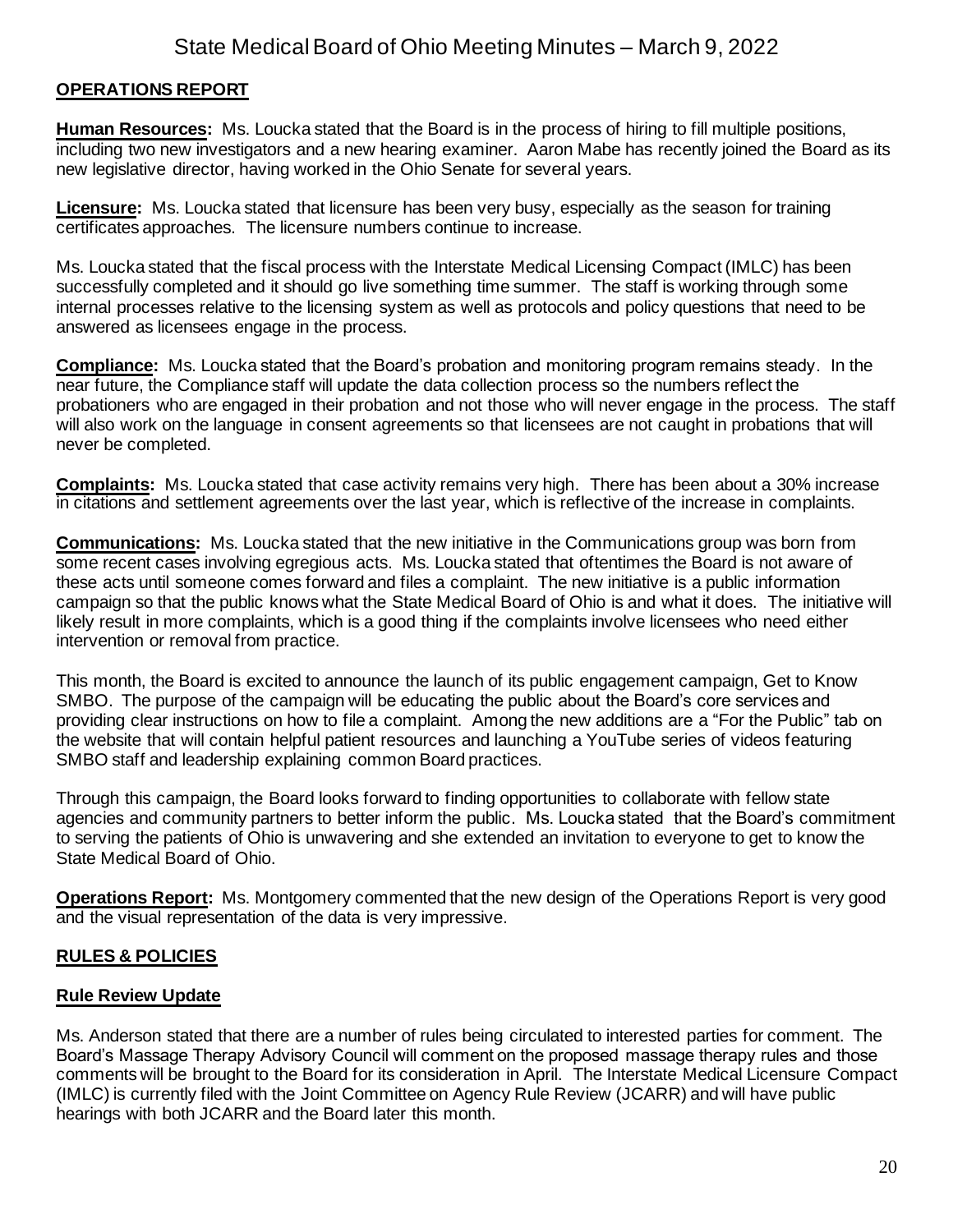Ms. Anderson reminded the Board members that financial disclosure statements are due at the Ohio Ethics Commission on May 16.

Mr. Gonidakis asked for a brief update on the status of the proposed telehealth rules. Ms. Anderson replied that the proposed rules were circulated to interested parties following the last Board meeting and more than 60 comments have been received thus far. Mr. Smith is reviewing the comments and will provide a summary to the Board at its April meeting, along with any changes proposed by the staff.

Ms. Anderson noted that Rule 4731-11-09, which regards prescribing to patients not seen, had been due for its five-year review later this month. However, Ms. Anderson has requested an extension in order to have time to properly review all the comments from interested parties. The request was granted and the review has been extended to September 2022.

### **Legislative Update**

Ms. Montgomery welcomed Aaron Mabe, the Board's new legislative director.

**House Bill 60:** Mr. Mabe stated that this bill would authorize autism spectrum disorder to be included as a qualifying condition to be treated with medical marijuana. House Bill 60 had a fifth hearing in the House Health Committee on January 25 and was passed out of the House on March 2. The bill will now move to the Senate and will be assigned to a Senate committee.

**Senate Bill 261:** Mr. Mabe stated that this bill would make changes to the medical marijuana law. Some of these changes include expanding the types of qualifying conditions and transferring portions of the medical marijuana program from the Board of Pharmacy to the Department of Commerce. The bill also contains a telehealth provision. In addition, Senate Bill 261 would modify the requirement that a Certificate to Recommend the Medical Use of Marijuana (CTR) applicant demonstrate that he or she does not have ownership or investment interest with an entity licensed as a dispensary, and would allow a medical director of a dispensary who holds a CTR to recommend medical marijuana. Senate Bill 261 has passed the Senate and it had its first hearing in the House Government Oversight Committee on February 17.

Responding to questions from Ms. Montgomery, Mr. Mabe stated that the bill's primary sponsor is Senator Huffman. Also, the bill continues to include the provision which would allow physicians with a CTR to recommend medical marijuana for any condition if, in their sole discretion and medical opinion, the patient's symptoms may reasonably be expected to be relieved by medical marijuana.

Dr. Rothermel opined that it would be very important for members of the legislature to see the information that was reviewed by the Board's Medical Marijuana Committee this morning. Mr. Mabe agreed and stated that he would like to have members of the Board accompany him to meetings with legislators so they can hear directly from Board members on this issue. Ms. Loucka agreed that it is important to make sure the legislature is informed of this morning's conversation in the Medical Marijuana Committee and to let them know where the Board is on this issue. Ms. Loucka stated that the legislators want to know what the Medical Board does, and sometimes that is best accomplished through informal conversations. As legislators become more familiar with the Board, they will reach out for input on pending legislation affecting the Board.

**House Bill 196:** Mr. Mabe stated that this bill would create a new license type for surgical assistants to be overseen by the Medical Board. The bill had its fifth hearing in the House Health Committee on March 1. A sub-bill has been accepted to align the licensure procedures with the Board's other license types. Ms. Loucka stated that the Board staff has answered questions for interest groups on both sides of this legislation and has offered technical advice on licensure in the event that it passes. Dr. Feibel asked how many additional licensees the bill would bring under the Board's purview. Mr. Mabe answered that there would be approximately 400 or 420 additional licensees for the Board.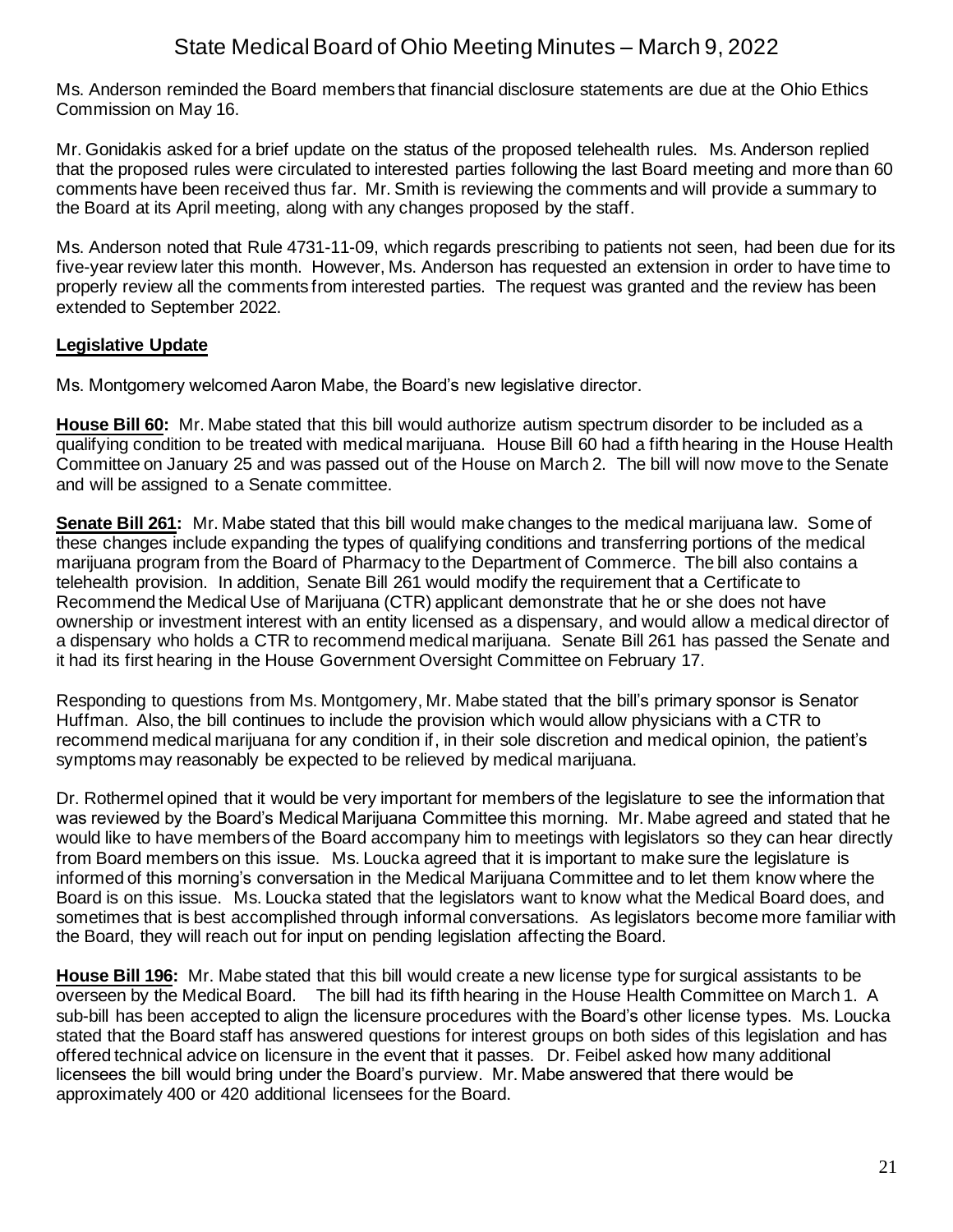**Senate Bill 131 and House Bill 203:** Responding to questions from Ms. Montgomery, Mr. Mabe stated that Senate Bill 131 had two hearings in 2021 and he is not aware of any other hearing being scheduled. The companion bill, House Bill 203, has shown more movement but there is no news of an expected vote. These bills are related to occupational licensure reciprocity.

**House Bill 356:** Responding to questions from Mr. Giacalone, Mr. Mabe stated that this bill has not seen much movement and there has been no news on it since he began with the Board, but he is monitoring it. Mr. Giacalone opined that this bill, if passed, could be very problematic because it would limit prescribing of controlled substances to three days regardless of the exceptions the Board has promulgated. Mr. Giacalone stated that he is in favor of restricting opioid prescribing, but this bill would go too far. Mr. Giacalone opined that the Board should take a strong stance on this bill. Dr. Soin stated that the Board's current acute pain rules are very fair and balanced, limiting prescriptions to seven days with some reasonable exceptions.

**House Bill 318:** Dr. Soin stated that this bill regarding anesthesiologist assistants would require some operational changes on the Board's part. Dr. Soin commented that he is comfortable with the recently-added language, "under the direct supervision and in the immediate presence of an anesthesiologist, …"

**House Bill 495:** Dr. Schottenstein stated that this bill, called the Patient Protection Act, would mandate that licensees offer patients medical chaperones. Dr. Schottenstein noted that the legislative report references the physician assistant chapter of the Ohio Revised Code, and he asked if it would apply to the Board's other licensees. Mr. Mabe replied that to his understanding it only applies to physician assistants, but he will look at that legislation closer to make sure and report back.

**Legislative Report:** In response to questions from Dr. Soin, Mr. Mabe stated that the Board's stance on legislation as listed in the Legislative Report (e.g. "Actively Monitoring," "Closely Monitoring") are determined at a weekly meeting he has with Ms. Loucka and the Board's legal team. The categories reflect how quickly or slowly the bill is moving through the legislative process. In response to Dr. Soin's request, Mr. Mabe stated that he can indicate on the report those bills on which the Board has expressed a clear opinion.

**Aaron Mabe:** Ms. Montgomery welcomed Mr. Mabe to the Board and asked him about his background. Mr. Mabe replied that for last six years he has been a legislative aide and senior legislative aide for Senator Robert Hackett, who represents the 10<sup>th</sup> senate district of Madison, Clark, and Greene counties. Before moving to Sen. Hackett's office, Mr. Mabe worked at the House as a page, and prior to that he had an administrative role on the leadership floor of the House.

## **COMMITTEE BUSINESS**

### **Medical Marijuana Committee**

Dr. Soin stated that the Medical Marijuana Committee met on February 9, 2022, and reviewed the petitions received from November 1, 2021, to December 31, 2021, to add new qualifying conditions for treatment with medical marijuana. The petitions were categorized as follows:

Category I: The following four petitions failed to meet the statutory rule requirements and were rejected by the Committee. A rejection letter will be sent to these petitioners following Board rejection.

- 0168 Gilbert's Disease: The petition lacked a physician letter of support.
- 0169 Anxiety: The petition lacked relevant scientific evidence and physician letter of support.
- 0171 -- Bipolar, Anxiety, Depression, Sleep Disorder: The petition lacked relevant scientific evidence and physician letter of support.
- 0173 Insomnia: The petition lacked new relevant scientific evidence.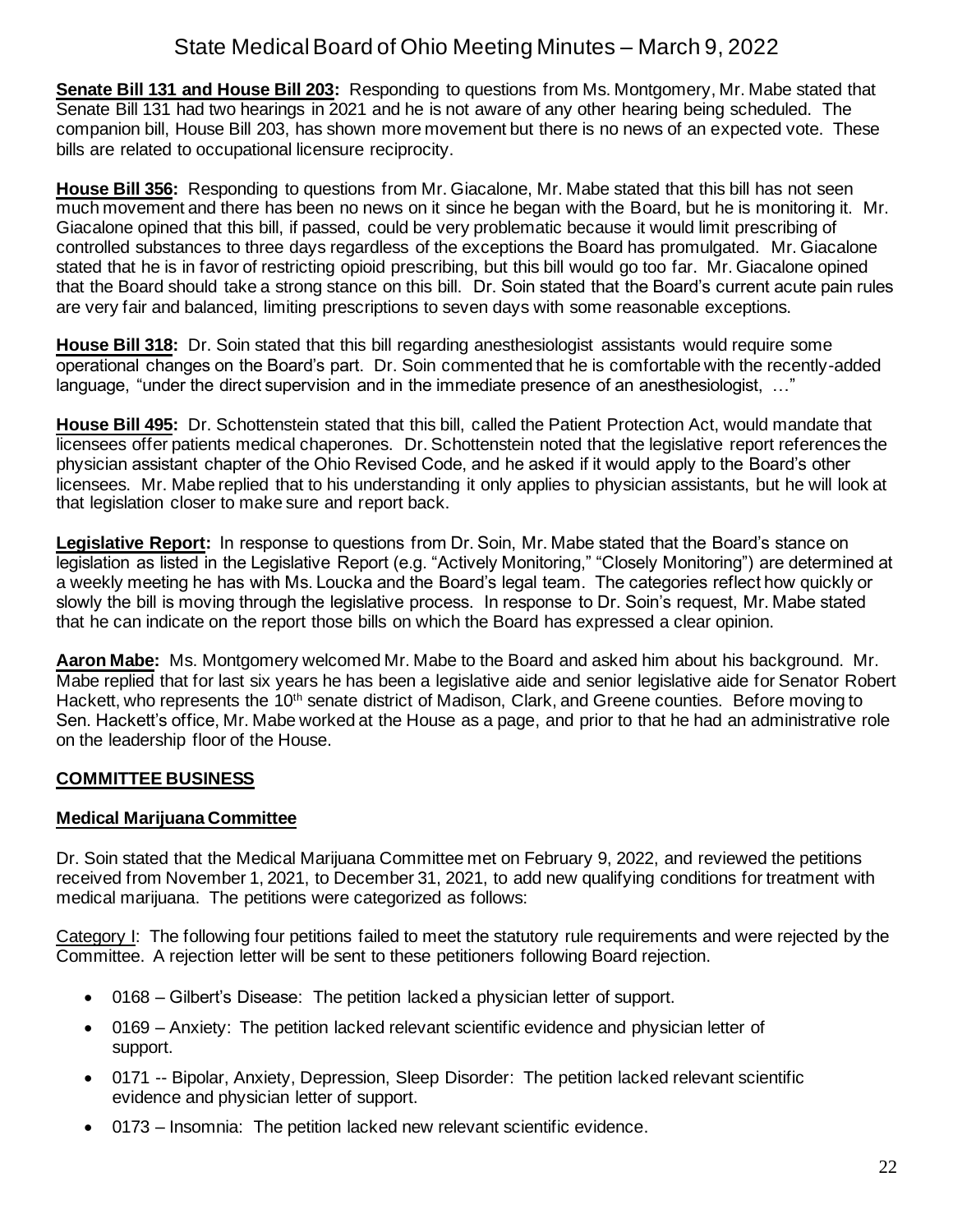Category II: The following two petitions failed to meet the statutory and rule requirements; however, the petitions were submitted for conditions which may already be covered under the current list of approved conditions. These were rejected by the Committee, and information will be sent to these petitioners with the rejection letter to direct them to the current list of approved conditions following Board rejection.

- 0170 Degenerative Disk Disease, Chronic Pain, PTSD: Post-Traumatic Stress Disorder and pain that is either chronic and severe or intractable are currently recognized as a qualifying condition.
- 0174 Lupus: Lupus may already be covered under pain that is either chronic and severe or intractable are currently recognized as a qualifying condition.

Category III: The following three petitions met the statutory and rule requirements. The Committee reviewed these petitions and approved them to move forward in the review process.

- 0172 Opioid Use Disorder.
- 0175 Opioid Use Disorder.
- 0176 Autism Spectrum Disorder

Dr. Soin stated that the Committee met again this morning and had a very robust conversation on these topics. Board staff has solicited the assistance of subject matter experts to assist in the review of these petitions. The Committee will review the subject matter experts' qualifications and disclosure of any potential fiduciary interest in the cannabis industry. The following subject matter experts were presented to the Committee in March for review:

- Dr. Theodore Parran Opioid Use Disorder
- Dr. Craig Erickson Autism

Both of these experts were approved by the Committee.

Written public comments were accepted from February 10 to February 25, 2022. These comments were presented to the Committee this morning and were thoroughly discussed. The committee will meet again in May following the receipt of the subject matter expert reports.

**Dr. Bechtel moved to approve the Committee's recommendations and to reject those petitions in category I and Category II. Dr. Saferin seconded the motion.** All members voted aye, except Mr. Gonidakis, who abstained. The motion carried.

### **Compliance Committee Report**

Ms. Montgomery stated that the Compliance Committee met this morning and approved the applications of four treatment providers for renewal of their Board approval. Next month, the Committee will have a detailed discussion about the ongoing changes in the Board's probation program.

### **Dr. Bechtel moved to approve the following, as recommended by the Compliance Committee:**

• **The application of The Ridge Ohio to continue as a Board Approved Treatment Provider, as a One-Bite Treatment Provider, and as a One-Bite Continuing Care Provider.**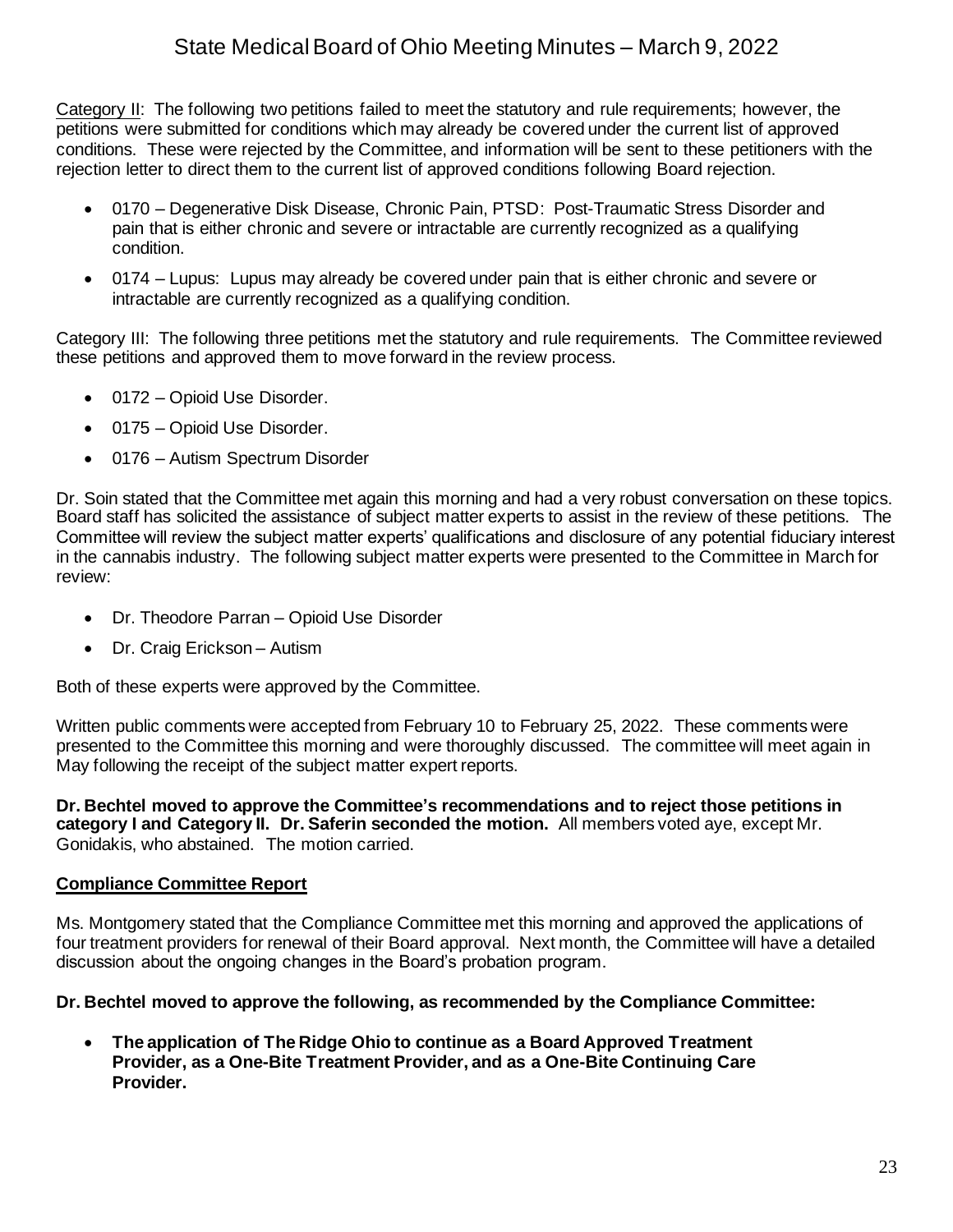- **The application of Shepherd Hill, Behavioral Health Department of Licking Memorial Hospital to continue as a Board Approved Treatment Provider, as a One-Bite Treatment Provider, and as a One-Bite Continuing Care Provider.**
- **The application of Arrowhead Behavioral Health to continue as a Board Approved Treatment Provider.**
- **The application of Health Recovery Services, Inc., to continue as a Board Approved Treatment Provider.**

**Dr. Kakarala seconded the motion**. All members voted aye. The motion carried.

### **Finance Committee Report**

Dr. Schottenstein stated that in January 2022, the Board's revenue was up 7% year-to-date at \$1,355,452. Net revenue was \$280,913, even with a large invoice from the Department of Administrative Services (DAS) of \$285,605 for rent and other miscellaneous expenses. The Board's cash balance continues to increase and is at \$6,690,693 as of January, which is a record for the Board. As previously noted, the cash balance should go down at some point due to the additional staff that the Board is hiring. Expenditures are up 15.5% year-todate, but this is substantially a reflection of the large eLicense invoice the Board discussed last month. The assessment of expenditure trends should be more accurate next month when the Board review the February 2022 numbers.

The Board has received \$1,000 in disciplinary fines and \$6,000 in continuing medical education (CME) fines. The Board has received \$131,616 in fines year-to-date, which is on track to substantially exceed expectations.

#### **Advisory Council Reports**

#### Dietetics Advisory Council

Ms. Reardon stated that the Dietetics Advisory Council met on March 7. Due to recently passed legislation, the Council is able to meet via video conference until the end of June.

Mr. Mabe provided an updated on pending legislation of interest to the Council.

The Council offered comments on the draft telehealth rules, and those comments, along with all other public comments, will be provided to the Board for discussion at its April meeting. Kay Mavko of the Ohio Academy of Nutrition and Dietetics addressed the Council and provided additional comments on the draft telehealth rules.

Jerica Stewart gave a presentation about the Board's Partners in Professionalism program.

Stacy Shawhan, L.D., a member of the Council, also works at University of Cincinnati Health and specializes in oncology and nutrition. Ms. Shawhan gave a brief presentation on what her job entails as a licensed dietitian who works to implement nutrition therapy interventions across several acute and chronic disease states with a focus on cancer patients.

The term of one of the members of the council is ending in April and she has chosen not to reapply. Applications from licensed dietitians to fill the seat will be accepted through March 28. The application is available on the Board's website.

Ms. Reardon stated that today is registered dietitian and nutritionist day and the Board's Communications staff is highlighting some of the Board's licensed dietitians in social media today.

The Council will next meet on April 11, 2022.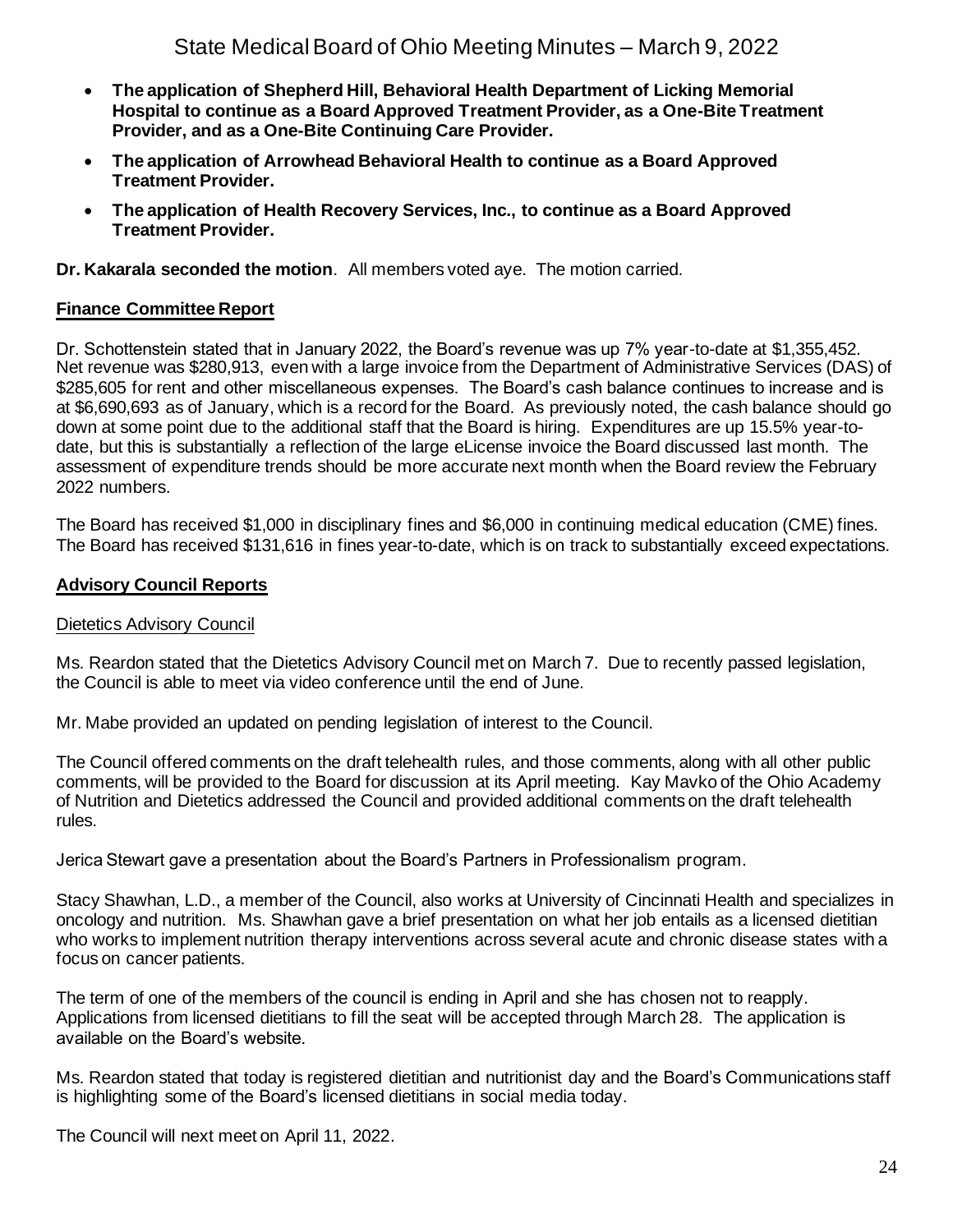### Respiratory Care Advisory Council

Dr. Kakarala stated that the Respiratory Care Advisory Council met on March 8.

Mr. Mabe provided a legislative update.

The Council offered comments on the draft telehealth rules, and those comments, along with all other public comments, will be provided to the Board for discussion at its April meeting.

Mr. Roach gave a presentation regarding the Board's complaint, investigation, and enforcement processes.

Next Council will next meet on June 7, 2022.

### **PROBATIONARY REPORTS AND REQUESTS**

#### **Office Conference Reviews**

**Dr. Johnson moved to approve the Compliance staff's Reports of Conferences for February 7 and 8, 2022. Mr. Giacalone seconded the motion.** All members voted aye, except Dr. Rothermel, Dr. Saferin, and Dr. Bechtel, who abstained. The motion carried.

### **Probationary Requests**

#### **Dr. Reddy moved to approve the Secretary and Supervising Member's recommendations for the following probationary requests:**

- a) Gianmarino Gianfrate, D.O.: Request for approval of the course *PROBE Ethics and Boundaries Course*, offered by the Center for Personalized Education for Physicians (CPEP), to fulfill the personal ethics course requirement and physician/patient boundaries course requirement.
- b) Benjamin R. Gibson, M.D.: Request for approval of Ronney Abaza, M.D., to serve as the monitoring physician; and determination of the frequency and number of charts to be reviewed at 10 charts per month.
- c) Mitchum A. Hissong, M.T.: Request for approval of the course tailored by Donna Homenko, Ph.D., to fulfill the massage therapist/patient boundaries course requirement.
- d) Geny V. Hsu, P.A.: Request for release from the terms of the March 13, 2019 Board Order.
- e) Ajay Jetley, M.D.: Request for release from the terms of the October 13, 2021 , Consent Agreement.
- f) Peter C. Johnson, M.D.: Request for approval of the updated practice plan.
- g) Susan Donna Lawrence, D.O.: Request for reduction in testing frequency to a minimum of two times per month; and discontinuance of the chart review requirement.
- h) Bryan D. Loos, M.D.: Request for release from the terms of the February 10, 2021 Consent Agreement.
- i) Vincent J. Malkovits, D.O.: Request for approval of Sandy P. Naples, D.O. to serve as an additional monitoring physician.
- j) Marios D. Papachristou, M.D.: Request for approval of Stephen N. Fisher, M.D., to complete a returnto-work addictionology assessment required for license reinstatement; and approval of Jeanann R. McAllister, M.D., to complete a return-to-work addictionology assessment required for reinstatement.
- k) Regina A. Yaskey, M.D. Request for release from the terms of the November 10, 2021 Consent Agreement.